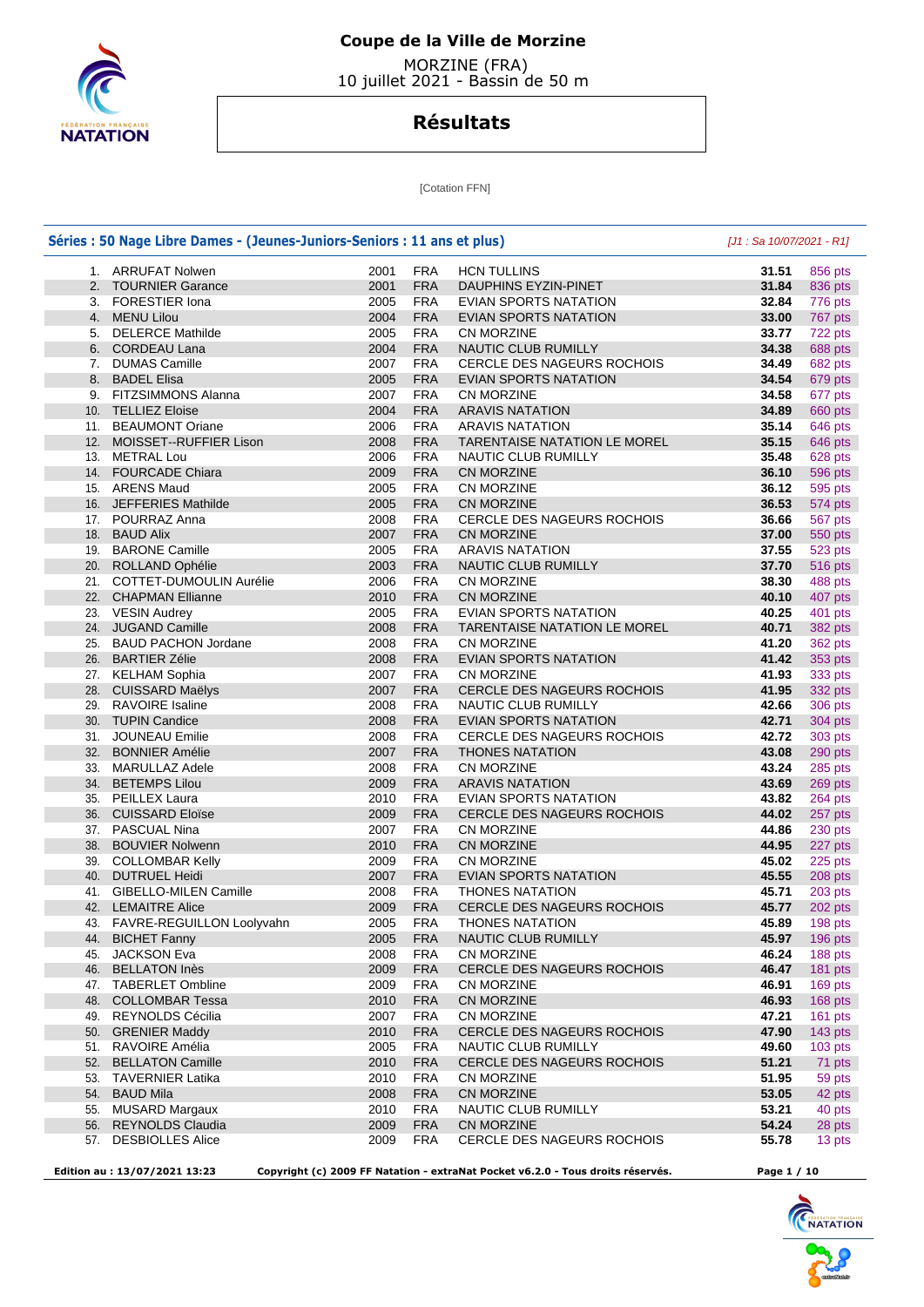

### **Coupe de la Ville de Morzine MORZINE (FRA) 10 juillet 2021 - Bassin de 50 m**

## **Résultats**

|                                        | (Suite) Séries : 50 Nage Libre Dames - (Jeunes-Juniors-Seniors : 11 ans et plus) |                                      |                                             |                         |                                   | [J1: Sa 10/07/2021 - R1]  |         |
|----------------------------------------|----------------------------------------------------------------------------------|--------------------------------------|---------------------------------------------|-------------------------|-----------------------------------|---------------------------|---------|
|                                        | 58. COULAUD Clara                                                                |                                      | 2009                                        | <b>FRA</b>              | <b>CERCLE DES NAGEURS ROCHOIS</b> | 57.01                     | 5 pts   |
| 59.                                    | <b>DUTRUEL Zali</b>                                                              |                                      | 2010                                        | <b>FRA</b>              | EVIAN SPORTS NATATION             | 59.11                     | 1 pt    |
|                                        | 60. KELHAM Charlotte                                                             |                                      | 2009                                        | <b>FRA</b>              | <b>CN MORZINE</b>                 | 1:04.28                   | 1 pt    |
| $\scriptstyle\cdots\scriptstyle\cdots$ | <b>FOURNIER Holly</b>                                                            |                                      | 2007                                        | <b>FRA</b>              | <b>EVIAN SPORTS NATATION</b>      | <b>DSQ</b>                |         |
| $\qquad \qquad - -$                    | <b>JOYEUX Perrine</b>                                                            |                                      | 2008                                        | <b>FRA</b>              | <b>CN MORZINE</b>                 | <b>DSQ</b>                |         |
| $\qquad \qquad \cdots$                 | <b>MCARTHUR Izzy</b>                                                             |                                      | 2008                                        | <b>FRA</b>              | <b>CN MORZINE</b>                 | <b>DSQ</b>                |         |
|                                        |                                                                                  |                                      |                                             |                         |                                   |                           |         |
| $---$                                  | DE PIERREPONT Freya                                                              |                                      | 2008                                        | <b>FRA</b>              | <b>CN MORZINE</b>                 | <b>DNS</b> dec            |         |
| $\qquad \qquad \cdots$                 | <b>EASTLAKE Carly</b>                                                            |                                      | 2005                                        | <b>GBR</b>              | <b>ARAVIS NATATION</b>            | <b>DNS</b> dec            |         |
| $\qquad \qquad \cdots$                 | <b>EASTLAKE Yasmin</b>                                                           |                                      | 2007                                        | <b>GBR</b>              | <b>ARAVIS NATATION</b>            | <b>DNS</b> dec            |         |
| $\hspace{0.05cm} \ldots$               | <b>GAILLARD Lily</b>                                                             |                                      | 2008                                        | <b>FRA</b>              | <b>CN MORZINE</b>                 | <b>DNS</b> dec            |         |
| $\qquad \qquad \cdots$                 | <b>SARTORETTO Isalyne</b>                                                        |                                      | 2006                                        | <b>FRA</b>              | <b>ARAVIS NATATION</b>            | <b>DNS</b> dec            |         |
|                                        | Séries : 50 Nage Libre Dames - (Avenirs : 6 - 10 ans)                            |                                      |                                             |                         |                                   | [J1 : Sa 10/07/2021 - R1] |         |
|                                        | 1. BRODIN Clémence                                                               |                                      | 2011                                        | <b>FRA</b>              | CERCLE DES NAGEURS ROCHOIS        | 39.14                     | 449 pts |
| 2.                                     | <b>BARBAZ Ludivine</b>                                                           |                                      | 2011                                        | <b>FRA</b>              | EVIAN SPORTS NATATION             | 43.86                     | 263 pts |
|                                        | 3. BADEL Rose                                                                    |                                      | 2011                                        | <b>FRA</b>              | EVIAN SPORTS NATATION             | 53.42                     | 37 pts  |
|                                        |                                                                                  |                                      |                                             |                         |                                   |                           |         |
|                                        | <b>HC: 50 Nage Libre Dames</b>                                                   |                                      | [J1 : Sa 10/07/2021 - R1]                   |                         |                                   |                           |         |
|                                        | HC MOISSET--RUFFIER Sidonie                                                      |                                      | 2005                                        | <b>FRA</b>              | LES DAUPHINS UGINE                | 29.79                     |         |
|                                        | HC NECIOLLI Candice                                                              |                                      | 2006                                        | <b>FRA</b>              | <b>LES DAUPHINS UGINE</b>         | 31.52                     |         |
|                                        | HC KREJCI Zoé                                                                    |                                      | 2007                                        | <b>FRA</b>              | <b>LES DAUPHINS UGINE</b>         | 35.32                     |         |
|                                        | HC KREJCI Lou                                                                    |                                      | 2010                                        | <b>FRA</b>              | LES DAUPHINS UGINE                | 38.51                     |         |
|                                        | HC DELERCE Juliette                                                              |                                      | 2011                                        | <b>FRA</b>              | <b>CN MORZINE</b>                 | 49.17                     |         |
| HC                                     | <b>BONNEPART Calixte</b>                                                         |                                      | 2013                                        | <b>FRA</b>              | <b>CN MORZINE</b>                 | 50.32                     |         |
|                                        | HC BENGRICHE Samar                                                               |                                      | 2011                                        | <b>FRA</b>              | <b>CERCLE DES NAGEURS ROCHOIS</b> | 51.13                     |         |
|                                        | HC POURRAZ Lalie                                                                 |                                      | 2011                                        | <b>FRA</b>              | CERCLE DES NAGEURS ROCHOIS        | 51.99                     |         |
|                                        | HC FOURCADE Romy                                                                 |                                      | 2012                                        | <b>FRA</b>              | <b>CN MORZINE</b>                 | 52.20                     |         |
|                                        | HC LAWLER Ahlana                                                                 |                                      | 2012                                        | <b>FRA</b>              | <b>CN MORZINE</b>                 | 56.95                     |         |
|                                        | HC BRODIN Lola                                                                   |                                      | 2013                                        | <b>FRA</b>              | <b>CN MORZINE</b>                 | 1:02.14                   |         |
| HC                                     | <b>BRODIN Chloé</b>                                                              |                                      | 2013                                        | <b>FRA</b>              | <b>CN MORZINE</b>                 | 1:03.29                   |         |
|                                        | HC TABERLET Célia                                                                |                                      | 2012                                        | <b>FRA</b>              | <b>CN MORZINE</b>                 | 1:11.20                   |         |
|                                        | Séries : 100 Nage Libre Dames - (Jeunes-Juniors-Seniors : 11 ans et plus)        |                                      |                                             |                         |                                   | [J1 : Sa 10/07/2021 - R1] |         |
| 50 m:                                  | 1. ARRUFAT Nolwen                                                                | $100 \text{ m}: 1:10.29$             | 2001<br>(1:10.29)                           | <b>FRA</b><br>[1:10.29] | <b>HCN TULLINS</b>                | 1:10.29                   | 781 pts |
| 2.                                     | <b>FORESTIER Iona</b>                                                            |                                      | 2005                                        | <b>FRA</b>              | <b>EVIAN SPORTS NATATION</b>      | 1:14.05                   | 675 pts |
| 50 m:<br>3.                            | <b>MENU Lilou</b>                                                                | 100 m: 1:14.05                       | (1:14.05)<br>2004                           | [1:14.05]<br><b>FRA</b> | EVIAN SPORTS NATATION             | 1:14.62                   | 660 pts |
| 50 m:                                  | $\scriptstyle\cdots$                                                             |                                      | 100 m: 1:14.62 (1:14.62) [1:14.62]          |                         |                                   |                           |         |
| 4.                                     | <b>MCARTHUR Izzy</b>                                                             |                                      | 2008                                        | <b>FRA</b>              | CN MORZINE                        | 1:17.65                   | 581 pts |
| $50 m$ :                               |                                                                                  |                                      | 100 m : 1:17.65 (1:17.65) [1:17.65]         |                         |                                   |                           |         |
| 5.<br>50 m:                            | <b>DELERCE Mathilde</b><br>$\sim$                                                |                                      | 2005<br>100 m : 1:17.73 (1:17.73) [1:17.73] | <b>FRA</b>              | CN MORZINE                        | 1:17.73                   | 579 pts |
| 6.                                     | <b>BADEL Elisa</b>                                                               |                                      | 2005                                        | <b>FRA</b>              | EVIAN SPORTS NATATION             | 1:20.19                   | 519 pts |
| $50 m$ :                               |                                                                                  |                                      | 100 m : 1:20.19 (1:20.19) [1:20.19]         |                         |                                   |                           |         |
|                                        | 7. CORDEAU Lana                                                                  |                                      | 2004                                        | FRA                     | NAUTIC CLUB RUMILLY               | 1:20.49                   | 512 pts |
| 50 m:                                  | 8. TELLIEZ Eloise                                                                |                                      | 100 m: 1:20.49 (1:20.49) [1:20.49]<br>2004  | <b>FRA</b>              | <b>ARAVIS NATATION</b>            | 1:22.35                   | 469 pts |
| 50 m:                                  |                                                                                  | $100 \text{ m}: 1:22.35$ $(1:22.35)$ |                                             | [1:22.35]               |                                   |                           |         |
|                                        | 9. FITZSIMMONS Alanna                                                            |                                      | 2007                                        | <b>FRA</b>              | <b>CN MORZINE</b>                 | 1:22.87                   | 458 pts |
| 50 m:                                  |                                                                                  |                                      | 100 m : 1:22.87 (1:22.87) [1:22.87]         |                         |                                   |                           |         |
| 10.                                    | <b>FOURCADE Chiara</b>                                                           |                                      | 2009                                        | <b>FRA</b>              | CN MORZINE                        | 1:23.09                   | 453 pts |
| $50 m$ :                               | $\sim$                                                                           | 100 m: 1:23.09                       | $(1:23.09)$ $[1:23.09]$                     |                         |                                   |                           |         |
| 50 m:                                  | 11. ARENS Maud<br>---                                                            |                                      | 2005<br>100 m: 1:23.47 (1:23.47) [1:23.47]  | <b>FRA</b>              | CN MORZINE                        | 1:23.47                   | 444 pts |

Edition au : 13/07/2021 13:23 Copyright (c) 2009 FF Natation - extraNat Pocket v6.2.0 - Tous droits réservés. Page 2 / 10

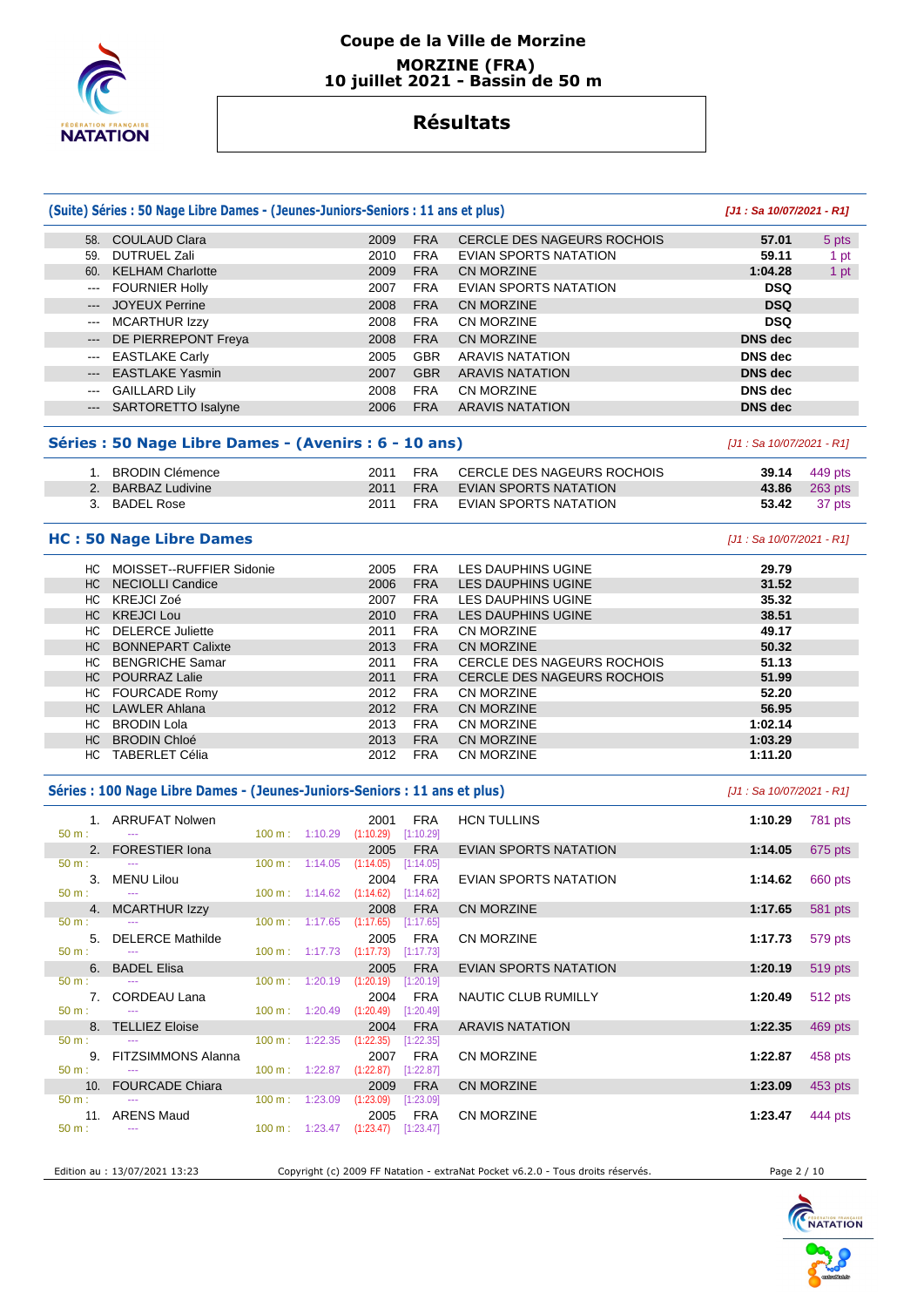

 MORZINE (FRA) 10 juillet 2021 - Bassin de 50 m

|                          | (Suite) Séries : 100 Nage Libre Dames - (Jeunes-Juniors-Seniors : 11 ans et plus) |                                                                            | $[J1: Sa 10/07/2021 - R1]$                                                                |                                                                                 |             |           |
|--------------------------|-----------------------------------------------------------------------------------|----------------------------------------------------------------------------|-------------------------------------------------------------------------------------------|---------------------------------------------------------------------------------|-------------|-----------|
|                          | 12. POURRAZ Anna                                                                  |                                                                            | <b>FRA</b><br>2008                                                                        | CERCLE DES NAGEURS ROCHOIS                                                      | 1:24.25     | 427 pts   |
| 50 m:<br>13.<br>50 m:    | <b>BEAUMONT Oriane</b>                                                            | $100 \text{ m}: 1:24.25$ $(1:24.25)$<br>$100 \text{ m}: 1:24.50 (1:24.50)$ | [1:24.25]<br>2006<br><b>FRA</b><br>[1:24.50]                                              | <b>ARAVIS NATATION</b>                                                          | 1:24.50     | 422 pts   |
| 14.<br>50 m:             | MOISSET--RUFFIER Lison                                                            | $100 \text{ m}$ :<br>1:24.71                                               | 2008<br><b>FRA</b>                                                                        | TARENTAISE NATATION LE MOREL                                                    | 1:24.71     | 418 pts   |
| 15.<br>50 m:             | JEFFERIES Mathilde                                                                | 100 m: 1:25.30                                                             | (1:24.71)<br>$[1:24.71]$<br>2005<br><b>FRA</b><br>(1:25.30)<br>[1:25.30]                  | CN MORZINE                                                                      | 1:25.30     | 405 pts   |
|                          | 16. GATLAND Mia                                                                   |                                                                            | 2007<br><b>FRA</b>                                                                        | <b>CN MORZINE</b>                                                               | 1:26.86     | 373 pts   |
| 50 m:<br>50 m:           | 17. ROLLAND Ophélie                                                               | $100 \text{ m}: 1:26.86$<br>$100 \text{ m}: 1:27.16$ $(1:27.16)$           | (1:26.86)<br>[1:26.86]<br><b>FRA</b><br>2003<br>[1:27.16]                                 | NAUTIC CLUB RUMILLY                                                             | 1:27.16     | 367 pts   |
| 18.                      | <b>BAUD Alix</b>                                                                  |                                                                            | <b>FRA</b><br>2007                                                                        | <b>CN MORZINE</b>                                                               | 1:28.95     | 332 pts   |
| 50 m:<br>19.<br>50 m:    | COTTET-DUMOULIN Aurélie                                                           | 100 m:<br>1:28.95<br>100 m: 1:29.12 (1:29.12)                              | (1:28.95)<br>[1:28.95]<br>2006<br>FRA<br>[1:29.12]                                        | CN MORZINE                                                                      | 1:29.12     | 329 pts   |
| 20.                      | MERMILLOD-BLONDIN Evie                                                            |                                                                            | <b>FRA</b><br>2007                                                                        | <b>THONES NATATION</b>                                                          | 1:29.42     | 323 pts   |
| 50 m:<br>50 m:           | 21. VESIN Audrey                                                                  | 1:29.42<br>100 m :<br>$100 \text{ m}: 1:32.88$                             | (1:29.42)<br>[1:29.42]<br><b>FRA</b><br>2005<br>[1:32.88]<br>(1:32.88)                    | EVIAN SPORTS NATATION                                                           | 1:32.88     | 262 pts   |
|                          | 22. JUGAND Camille                                                                |                                                                            | 2008<br><b>FRA</b>                                                                        | <b>TARENTAISE NATATION LE MOREL</b>                                             | 1:34.62     | 233 pts   |
| 50 m:<br>23.<br>50 m:    | <b>BAUD PACHON Jordane</b>                                                        | 100 m: 1:34.62<br>100 m: 1:35.40                                           | (1:34.62)<br>[1:34.62]<br><b>FRA</b><br>2008<br>[1:35.40]<br>(1:35.40)                    | CN MORZINE                                                                      | 1:35.40     | 221 pts   |
| 24.                      | <b>FOURNIER Holly</b>                                                             |                                                                            | <b>FRA</b><br>2007                                                                        | <b>EVIAN SPORTS NATATION</b>                                                    | 1:36.57     | 203 pts   |
| $50 m$ :<br>25.<br>50 m: | <b>TUPIN Candice</b>                                                              | $100 \text{ m}$ :<br>100 m:<br>1:37.39                                     | 1:36.57 (1:36.57)<br>[1:36.57]<br>2008<br><b>FRA</b><br>(1:37.39)<br>[1:37.39]            | EVIAN SPORTS NATATION                                                           | 1:37.39     | $191$ pts |
| 26.                      | <b>BARTIER Zélie</b>                                                              |                                                                            | <b>FRA</b><br>2008                                                                        | <b>EVIAN SPORTS NATATION</b>                                                    | 1:38.09     | 181 pts   |
| 50 m:<br>50 m:           | 27. CUISSARD Maëlys                                                               | 100 m:<br>1:38.09<br>$100 \text{ m}: 1:38.85$                              | (1:38.09)<br>[1:38.09]<br><b>FRA</b><br>2007<br>(1:38.85)<br>[1:38.85]                    | CERCLE DES NAGEURS ROCHOIS                                                      | 1:38.85     | 171 pts   |
| 28.                      | <b>CHAPMAN Ellianne</b>                                                           |                                                                            | 2010<br><b>FRA</b>                                                                        | <b>CN MORZINE</b>                                                               | 1:39.26     | $165$ pts |
| 50 m:<br>29.<br>50 m:    | <b>MARULLAZ Adele</b>                                                             | 100 m: 1:39.26<br>$100 \text{ m}: 1:39.90$                                 | (1:39.26)<br>[1:39.26]<br><b>FRA</b><br>2008<br>(1:39.90)<br>[1:39.90]                    | CN MORZINE                                                                      | 1:39.90     | 157 pts   |
| 30.                      | <b>BETEMPS Lilou</b>                                                              |                                                                            | <b>FRA</b><br>2009                                                                        | <b>ARAVIS NATATION</b>                                                          | 1:40.49     | 149 pts   |
| 50 m:<br>31.<br>50 m:    | <b>JOYEUX Perrine</b>                                                             | 100 m:<br>1:40.49<br>$100 \text{ m}: 1:42.27 (1:42.27)$                    | (1:40.49)<br>[1:40.49]<br>2008<br>FRA<br>$[1:42.27]$                                      | CN MORZINE                                                                      | 1:42.27     | 128 pts   |
| 32.                      | PEILLEX Laura                                                                     |                                                                            | 2010<br><b>FRA</b>                                                                        | <b>EVIAN SPORTS NATATION</b>                                                    | 1:43.99     | $108$ pts |
| 50 m:<br>50 m:           | 33. KELHAM Sophia                                                                 | $100 \text{ m}$ :<br>1:43.99                                               | (1:43.99)<br>[1:43.99]<br><b>FRA</b><br>2007<br>100 m : 1:44.00 (1:44.00) [1:44.00]       | <b>CN MORZINE</b>                                                               | 1:44.00     | $108$ pts |
|                          | 34. BELLATON Inès                                                                 |                                                                            | 2009 FRA                                                                                  | CERCLE DES NAGEURS ROCHOIS                                                      | 1:44.91     | 98 pts    |
| 50 m:<br>35.<br>50 m:    | $- - -$<br><b>DUTRUEL Heidi</b>                                                   | $100 \text{ m}: 1:44.91$<br>100 m: 1:45.23                                 | (1:44.91)<br>[1:44.91]<br><b>FRA</b><br>2007<br>(1:45.23)<br>[1:45.23]                    | EVIAN SPORTS NATATION                                                           | 1:45.23     | 95 pts    |
| 36.                      | <b>JOUNEAU Emilie</b>                                                             |                                                                            | <b>FRA</b><br>2008                                                                        | CERCLE DES NAGEURS ROCHOIS                                                      | 1:47.03     | 78 pts    |
| 50 m:<br>37.<br>50 m:    | GIBELLO-MILEN Camille                                                             | 100 m:<br>1:47.03<br>$100 \text{ m}: 1:48.05 (1:48.05)$                    | (1:47.03)<br>[1:47.03]<br>2008<br>FRA<br>[1:48.05]                                        | <b>THONES NATATION</b>                                                          | 1:48.05     | 69 pts    |
| 38.                      | <b>CUISSARD Eloïse</b>                                                            |                                                                            | <b>FRA</b><br>2009                                                                        | CERCLE DES NAGEURS ROCHOIS                                                      | 1:48.67     | 63 pts    |
| 50 m:<br>39.<br>50 m:    | FAVRE-REGUILLON Loolyvahn                                                         | 100 m:<br>100 m:                                                           | $1:48.67$ $(1:48.67)$<br>$[1:48.67]$<br>2005<br>FRA<br>$1:48.70$ $(1:48.70)$<br>[1:48.70] | <b>THONES NATATION</b>                                                          | 1:48.70     | 63 pts    |
| 40.                      | <b>TABERLET Ombline</b>                                                           |                                                                            | 2009<br><b>FRA</b>                                                                        | CN MORZINE                                                                      | 1:50.66     | 48 pts    |
| 50 m:<br>50 m:           | 41. LEMAITRE Alice                                                                | $100 \text{ m}: 1:50.66$<br>100 m: 1:50.67                                 | (1:50.66)<br>[1:50.66]<br>2009<br><b>FRA</b><br>(1:50.67)<br>[1:50.67]                    | CERCLE DES NAGEURS ROCHOIS                                                      | 1:50.67     | 48 pts    |
| 42.                      | REYNOLDS Cécilia                                                                  |                                                                            | 2007<br><b>FRA</b>                                                                        | CN MORZINE                                                                      | 1:51.25     | 44 pts    |
| 50 m:                    | Edition au : 13/07/2021 13:23                                                     | $100 \text{ m}$ :                                                          | $1:51.25$ $(1:51.25)$<br>[1:51.25]                                                        | Copyright (c) 2009 FF Natation - extraNat Pocket v6.2.0 - Tous droits réservés. | Page 3 / 10 |           |

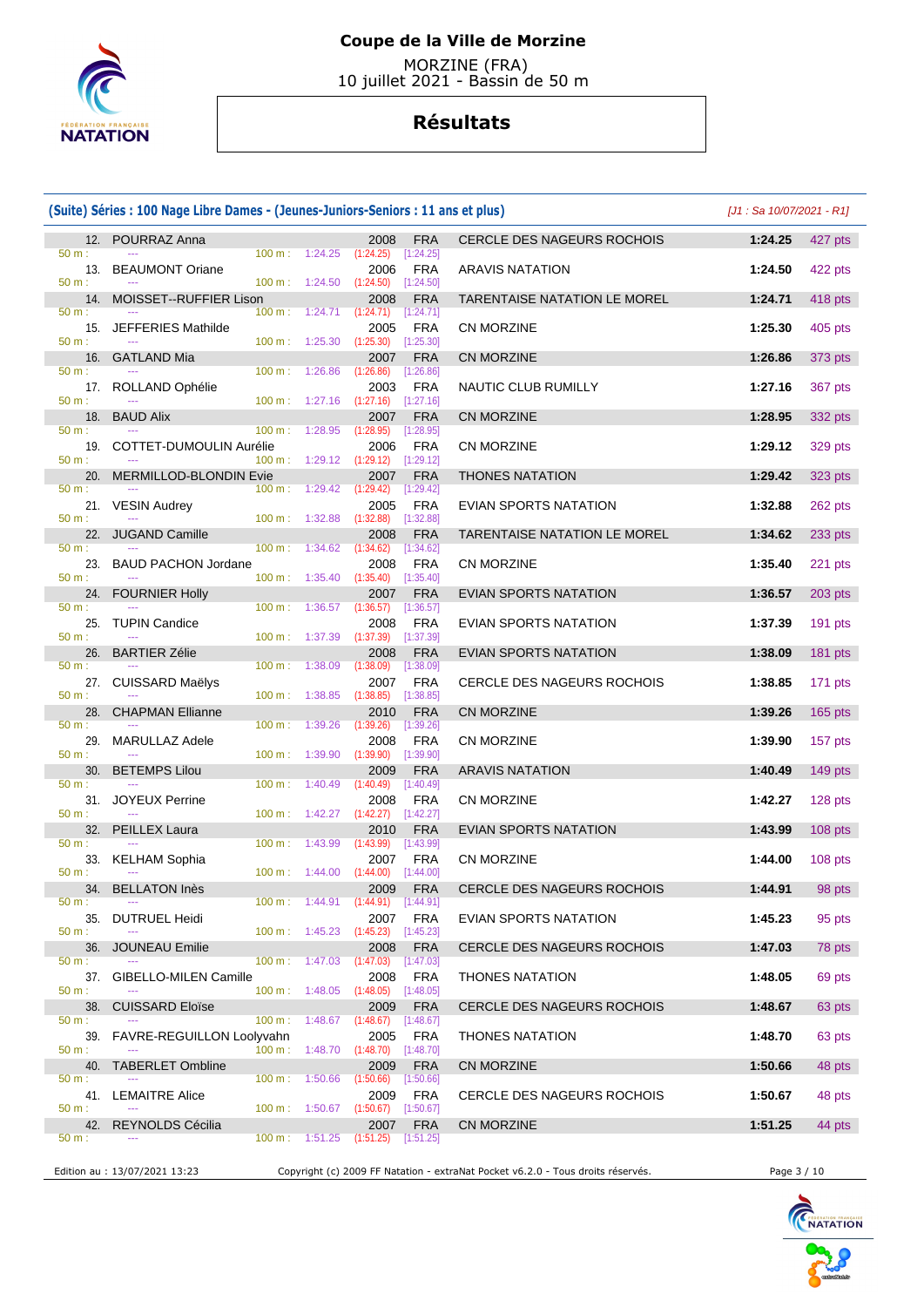

 MORZINE (FRA) 10 juillet 2021 - Bassin de 50 m

|                      | (Suite) Séries : 100 Nage Libre Dames - (Jeunes-Juniors-Seniors : 11 ans et plus) |                          |         |                                            |                          |                                                                                 | $[J1: Sa 10/07/2021 - R1]$       |                |
|----------------------|-----------------------------------------------------------------------------------|--------------------------|---------|--------------------------------------------|--------------------------|---------------------------------------------------------------------------------|----------------------------------|----------------|
| 43.<br>50 m:         | <b>RAVOIRE</b> Isaline                                                            | 100 m: 1:53.98           |         | 2008<br>(1:53.98)                          | <b>FRA</b><br>[1:53.98]  | <b>NAUTIC CLUB RUMILLY</b>                                                      | 1:53.98                          | 27 pts         |
| 44.                  | <b>BELLATON Camille</b>                                                           |                          |         | 2010                                       | <b>FRA</b>               | <b>CERCLE DES NAGEURS ROCHOIS</b>                                               | 1:56.42                          | 15 pts         |
| 50 m:                |                                                                                   | 100 m: 1:56.42           |         | (1:56.42)                                  | [1:56.42]                |                                                                                 |                                  |                |
| 45.<br>50 m:         | <b>TAVERNIER Latika</b>                                                           | $100 \text{ m}$ :        | 1:57.58 | 2010<br>(1:57.58)                          | <b>FRA</b><br>[1:57.58]  | <b>CN MORZINE</b>                                                               | 1:57.58                          | 11 pts         |
| 46.                  | <b>GRENIER Maddy</b>                                                              |                          |         | 2010                                       | <b>FRA</b>               | <b>CERCLE DES NAGEURS ROCHOIS</b>                                               | 2:03.68                          | 1 pt           |
| 50 m:                |                                                                                   | $100 \text{ m}$ :        | 2:03.68 | (2:03.68)                                  | [2:03.68]                |                                                                                 |                                  |                |
| 47.<br>50 m:         | <b>BAUD Mila</b>                                                                  | $100 \text{ m}$ :        |         | 2008<br>(2:05.53)                          | <b>FRA</b><br>[2:05.53]  | <b>CN MORZINE</b>                                                               | 2:05.53                          | 1 pt           |
| 48.                  | <b>MUSARD Margaux</b>                                                             |                          | 2:05.53 | 2010                                       | <b>FRA</b>               | NAUTIC CLUB RUMILLY                                                             | 2:06.65                          | 1 pt           |
| 50 m:                |                                                                                   | $100 \text{ m}$ :        | 2:06.65 | (2:06.65)                                  | [2:06.65]                |                                                                                 |                                  |                |
| 49.                  | DUTRUEL Zali                                                                      |                          |         | 2010                                       | <b>FRA</b>               | EVIAN SPORTS NATATION                                                           | 2:06.98                          | 1 pt           |
| 50 m:                |                                                                                   | 100 m: 2:06.98           |         | (2:06.98)                                  | [2:06.98]                |                                                                                 |                                  |                |
| $---$                | <b>BOUVIER Nolwenn</b>                                                            |                          |         | 2010                                       | <b>FRA</b>               | <b>CN MORZINE</b>                                                               | <b>DNS</b> dec                   |                |
| $\scriptstyle\cdots$ | DE PIERREPONT Freya                                                               |                          |         | 2008                                       | <b>FRA</b>               | <b>CN MORZINE</b>                                                               | <b>DNS</b> dec                   |                |
| $\qquad \qquad -$    | <b>EASTLAKE Yasmin</b><br><b>GAILLARD Lily</b>                                    |                          |         | 2007<br>2008                               | <b>GBR</b><br><b>FRA</b> | <b>ARAVIS NATATION</b><br>CN MORZINE                                            | <b>DNS</b> dec<br><b>DNS</b> dec |                |
| $\qquad \qquad - -$  | <b>SARTORETTO Isalyne</b>                                                         |                          |         | 2006                                       | <b>FRA</b>               | <b>ARAVIS NATATION</b>                                                          | <b>DNS</b> dec                   |                |
|                      |                                                                                   |                          |         |                                            |                          |                                                                                 |                                  |                |
|                      | <b>HC: 100 Nage Libre Dames</b>                                                   |                          |         |                                            |                          |                                                                                 | [J1 : Sa 10/07/2021 - R1]        |                |
| HC.                  | MOISSET--RUFFIER Sidonie                                                          |                          |         | 2005                                       | <b>FRA</b>               | LES DAUPHINS UGINE                                                              | 1:08.57                          |                |
| 50 m:<br>HС          | <b>NECIOLLI Candice</b>                                                           | $100 \text{ m}: 1:08.57$ |         | (1:08.57)<br>2006                          | [1:08.57]<br><b>FRA</b>  | LES DAUPHINS UGINE                                                              | 1:14.06                          |                |
| 50 m:                |                                                                                   | $100 \text{ m}$ :        | 1:14.06 | (1:14.06)                                  | [1:14.06]                |                                                                                 |                                  |                |
| HC                   | <b>KREJCI Zoé</b>                                                                 |                          |         | 2007                                       | FRA                      | LES DAUPHINS UGINE                                                              | 1:19.98                          |                |
| 50 m:                | <u>.</u>                                                                          | $100 \text{ m}: 1:19.98$ |         | (1:19.98)                                  | [1:19.98]                |                                                                                 |                                  |                |
| HС<br>50 m:          | <b>KREJCI Lou</b>                                                                 | $100 \text{ m}: 1:32.59$ |         | 2010<br>(1:32.59)                          | <b>FRA</b><br>[1:32.59]  | <b>LES DAUPHINS UGINE</b>                                                       | 1:32.59                          |                |
|                      | Séries : 50 Dos Dames - (Avenirs : 6 - 10 ans)                                    |                          |         |                                            |                          |                                                                                 | $[J1: Sa 10/07/2021 - R1]$       |                |
|                      | 1. BRODIN Clémence                                                                |                          |         | 2011                                       | <b>FRA</b>               | <b>CERCLE DES NAGEURS ROCHOIS</b>                                               | 50.08                            | <b>324 pts</b> |
|                      | 2. BARBAZ Ludivine                                                                |                          |         | 2011                                       | <b>FRA</b>               | <b>EVIAN SPORTS NATATION</b>                                                    | 53.60                            | 228 pts        |
|                      | 3. BADEL Rose                                                                     |                          |         | 2011                                       | <b>FRA</b>               | EVIAN SPORTS NATATION                                                           | 1:05.39                          | 29 pts         |
|                      | <b>HC: 50 Dos Dames</b>                                                           |                          |         |                                            |                          |                                                                                 | $[J1: Sa 10/07/2021 - R1]$       |                |
|                      | HC DELERCE Juliette                                                               |                          |         | 2011                                       | <b>FRA</b>               | <b>CN MORZINE</b>                                                               | 53.23                            |                |
| HC.                  | <b>BONNEPART Calixte</b>                                                          |                          |         | 2013                                       | <b>FRA</b>               | <b>CN MORZINE</b>                                                               | 55.33                            |                |
|                      | HC FOURCADE Romy                                                                  |                          |         | 2012                                       | FRA                      | <b>CN MORZINE</b>                                                               | 56.57                            |                |
|                      | HC POURRAZ Lalie                                                                  |                          |         | 2011                                       | <b>FRA</b>               | CERCLE DES NAGEURS ROCHOIS                                                      | 57.05                            |                |
|                      | HC BENGRICHE Samar                                                                |                          |         | 2011                                       | FRA                      | CERCLE DES NAGEURS ROCHOIS                                                      | 1:03.36                          |                |
|                      | HC LAWLER Ahlana                                                                  |                          |         | 2012                                       | <b>FRA</b>               | CN MORZINE                                                                      | 1:05.80                          |                |
|                      | HC BRODIN Lola<br>HC BRODIN Chloé                                                 |                          |         | 2013<br>2013                               | <b>FRA</b><br><b>FRA</b> | CN MORZINE<br>CN MORZINE                                                        | 1:06.98                          |                |
|                      | HC TABERLET Célia                                                                 |                          |         | 2012                                       | <b>FRA</b>               | CN MORZINE                                                                      | 1:09.49<br>1:16.07               |                |
|                      | Séries : 100 Dos Dames - (Jeunes-Juniors-Seniors : 11 ans et plus)                |                          |         |                                            |                          |                                                                                 | [J1 : Sa 10/07/2021 - R1]        |                |
|                      | 1. MCARTHUR Izzy                                                                  |                          |         | 2008                                       | FRA                      | <b>CN MORZINE</b>                                                               | 1:27.15                          | 634 pts        |
| 50 m:                |                                                                                   |                          |         | 100 m: 1:27.15 (1:27.15) [1:27.15]         |                          |                                                                                 |                                  |                |
| 2.                   | <b>FORESTIER Iona</b>                                                             |                          |         | 2005                                       | <b>FRA</b>               | <b>EVIAN SPORTS NATATION</b>                                                    | 1:27.16                          | 634 pts        |
| 50 m:                |                                                                                   |                          |         | 100 m: 1:27.16 (1:27.16) [1:27.16]         |                          |                                                                                 |                                  |                |
| 3.<br>50 m:          | MENU Lilou                                                                        |                          |         | 2004<br>100 m: 1:31.51 (1:31.51) [1:31.51] | FRA                      | EVIAN SPORTS NATATION                                                           | 1:31.51                          | 549 pts        |
|                      | 4. METRAL Lou                                                                     |                          |         | 2006                                       | <b>FRA</b>               | NAUTIC CLUB RUMILLY                                                             | 1:35.17                          | 483 pts        |
| 50 m:                |                                                                                   |                          |         | 100 m: 1:35.17 (1:35.17) [1:35.17]         |                          |                                                                                 |                                  |                |
|                      |                                                                                   |                          |         |                                            |                          |                                                                                 |                                  |                |
|                      | Edition au : 13/07/2021 13:23                                                     |                          |         |                                            |                          | Copyright (c) 2009 FF Natation - extraNat Pocket v6.2.0 - Tous droits réservés. | Page 4 / 10                      |                |

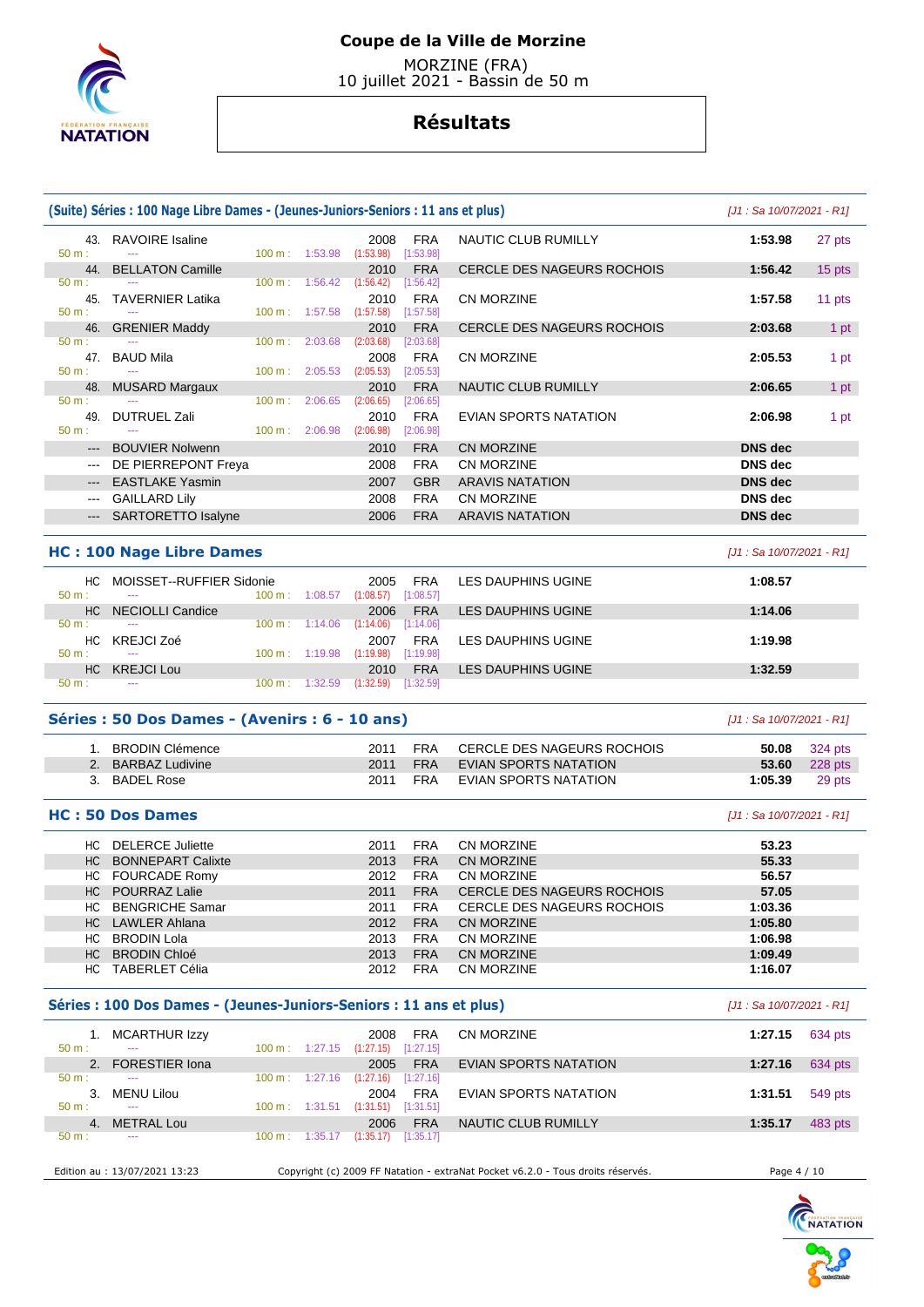

 MORZINE (FRA) 10 juillet 2021 - Bassin de 50 m

|                       | (Suite) Séries : 100 Dos Dames - (Jeunes-Juniors-Seniors : 11 ans et plus) |                   |                                                 |                                                                                                  |                                                                                 | $[J1: Sa 10/07/2021 - R1]$ |           |
|-----------------------|----------------------------------------------------------------------------|-------------------|-------------------------------------------------|--------------------------------------------------------------------------------------------------|---------------------------------------------------------------------------------|----------------------------|-----------|
| 50 m:                 | 5. CORDEAU Lana                                                            |                   | $100 \text{ m}: 1:35.35$                        | <b>FRA</b><br>2004<br>(1:35.35)<br>[1:35.35]                                                     | NAUTIC CLUB RUMILLY                                                             | 1:35.35                    | 480 pts   |
|                       | 6. JEFFERIES Mathilde                                                      |                   |                                                 | 2005<br><b>FRA</b>                                                                               | CN MORZINE                                                                      | 1:35.58                    | 476 pts   |
| 50 m:<br>50 m:        | 7. BADEL Elisa                                                             | $100 \text{ m}$ : | 1:35.58                                         | (1:35.58)<br>[1:35.58]<br>2005<br><b>FRA</b><br>$100 \text{ m}: 1:35.71$ $(1:35.71)$ $[1:35.71]$ | EVIAN SPORTS NATATION                                                           | 1:35.71                    | 473 pts   |
|                       | 8. FITZSIMMONS Alanna                                                      |                   |                                                 | 2007<br><b>FRA</b>                                                                               | CN MORZINE                                                                      | 1:35.77                    | 472 pts   |
| 50 m:                 | 9. BARONE Camille                                                          |                   | $100 \text{ m}: 1:35.77$ $(1:35.77)$            | [1:35.77]<br>2005<br>FRA                                                                         | <b>ARAVIS NATATION</b>                                                          | 1:37.50                    | 443 pts   |
| 50 m:                 | 10. TOURNIER Garance                                                       |                   | $100 \text{ m}: 1:37.50 (1:37.50)$              | [1:37.50]<br>2001<br><b>FRA</b>                                                                  | DAUPHINS EYZIN-PINET                                                            | 1:38.50                    | 426 pts   |
| $50 m$ :              | 11. DUMAS Camille                                                          | 100 m: 1:38.50    |                                                 | (1:38.50)<br>[1:38.50]<br>2007<br><b>FRA</b>                                                     | CERCLE DES NAGEURS ROCHOIS                                                      | 1:39.28                    | 413 pts   |
| 50 m:                 | 12. MOISSET--RUFFIER Lison                                                 |                   | 100 m: 1:39.28                                  | (1:39.28)<br>[1:39.28]<br>2008<br><b>FRA</b>                                                     | TARENTAISE NATATION LE MOREL                                                    | 1:40.72                    | 390 pts   |
| 50 m:                 |                                                                            |                   | $100 \text{ m}: 1:40.72$ $(1:40.72)$            | [1:40.72]                                                                                        |                                                                                 |                            |           |
| 50 m:                 | 13. ARENS Maud                                                             |                   | $100 \text{ m}: 1:43.32 (1:43.32)$              | 2005<br><b>FRA</b><br>[1:43.32]                                                                  | CN MORZINE                                                                      | 1:43.32                    | 350 pts   |
| $50 m$ :              | 14. FOURCADE Chiara                                                        |                   | $100 \text{ m}: 1:43.66$                        | 2009<br><b>FRA</b><br>(1:43.66)<br>[1:43.66]                                                     | CN MORZINE                                                                      | 1:43.66                    | 345 pts   |
| 50 m:                 | 15. ROLLAND Ophélie                                                        |                   |                                                 | 2003<br>FRA<br>100 m : 1:44.71 (1:44.71) [1:44.71]                                               | NAUTIC CLUB RUMILLY                                                             | 1:44.71                    | 329 pts   |
| $50 m$ :              | 16. BAUD Alix                                                              |                   |                                                 | 2007<br><b>FRA</b>                                                                               | CN MORZINE                                                                      | 1:45.76                    | 314 pts   |
| 50 m:                 | 17. FOURNIER Holly                                                         | 100 m:            | 1:45.76<br>$100 \text{ m}: 1:48.49$ $(1:48.49)$ | (1:45.76)<br>[1:45.76]<br><b>FRA</b><br>2007<br>[1:48.49]                                        | EVIAN SPORTS NATATION                                                           | 1:48.49                    | 277 pts   |
| 18.                   | <b>GATLAND Mia</b>                                                         |                   |                                                 | 2007<br><b>FRA</b>                                                                               | CN MORZINE                                                                      | 1:50.45                    | $251$ pts |
| 50 m:<br>19.<br>50 m: | <b>MERMILLOD-BLONDIN Evie</b>                                              | 100 m:            | 1:50.45<br>100 m: 1:50.46 (1:50.46)             | (1:50.45)<br>[1:50.45]<br><b>FRA</b><br>2007<br>$[1:50.46]$                                      | <b>THONES NATATION</b>                                                          | 1:50.46                    | 251 pts   |
| 20.                   | <b>BARTIER Zélie</b>                                                       |                   |                                                 | 2008<br><b>FRA</b>                                                                               | <b>EVIAN SPORTS NATATION</b>                                                    | 1:54.08                    | 207 pts   |
| 50 m:                 | 21. JACKSON Eva                                                            | 100 m: 1:54.08    |                                                 | (1:54.08)<br>[1:54.08]<br>2008<br>FRA                                                            | CN MORZINE                                                                      | 1:55.29                    | $194$ pts |
| 50 m:                 | 22. TUPIN Candice                                                          | 100 m: 1:55.29    |                                                 | [1:55.29]<br>(1:55.29)<br><b>FRA</b><br>2008                                                     | <b>EVIAN SPORTS NATATION</b>                                                    | 1:56.48                    | 180 pts   |
| 50 m:                 | 23. PEILLEX Laura                                                          | 100 m: 1:56.48    |                                                 | (1:56.48)<br>[1:56.48]<br>2010<br><b>FRA</b>                                                     | EVIAN SPORTS NATATION                                                           | 1:56.75                    | 178 pts   |
| 50 m:<br>24.          | <b>EASTLAKE Yasmin</b>                                                     | 100 m:            | 1:56.75                                         | (1:56.75)<br>[1:56.75]<br>2007<br><b>GBR</b>                                                     | <b>ARAVIS NATATION</b>                                                          | 1:57.39                    | 171 pts   |
| 50 m:<br>25.          | <b>VESIN Audrey</b>                                                        | 100 m: 1:57.39    |                                                 | (1:57.39)<br>[1:57.39]<br>2005<br><b>FRA</b>                                                     | EVIAN SPORTS NATATION                                                           | 1:57.40                    | $171$ pts |
| 50 m:                 |                                                                            | 100 m:            | 1:57.40                                         | $(1:57.40)$ [1:57.40]                                                                            |                                                                                 |                            |           |
| 26.<br>50 m:          | <b>BICHET Fanny</b>                                                        |                   |                                                 | 2005<br><b>FRA</b><br>100 m : 1:57.56 (1:57.56) [1:57.56]                                        | NAUTIC CLUB RUMILLY                                                             | 1:57.56                    | 169 pts   |
| 50 m:                 | 27. COLLOMBAR Kelly                                                        |                   |                                                 | 2009 FRA<br>100 m: 1:58.03 (1:58.03) [1:58.03]                                                   | CN MORZINE                                                                      | 1:58.03                    | 164 pts   |
| 50 m:                 | 28. MARULLAZ Adele                                                         |                   | 100 m: 1:59.12                                  | <b>FRA</b><br>2008<br>(1:59.12)<br>[1:59.12]                                                     | CN MORZINE                                                                      | 1:59.12                    | 153 pts   |
| 29.<br>50 m:          | <b>GRENIER Maddy</b>                                                       |                   | 100 m: 2:01.95                                  | 2010<br>FRA<br>(2:01.95)<br>[2:01.95]                                                            | CERCLE DES NAGEURS ROCHOIS                                                      | 2:01.95                    | $126$ pts |
| 30.                   | GIBELLO-MILEN Camille                                                      |                   |                                                 | 2008<br><b>FRA</b>                                                                               | <b>THONES NATATION</b>                                                          | 2:02.28                    | $123$ pts |
| 50 m:<br>31.          | <b>BONNIER Amélie</b>                                                      | $100 \text{ m}$ : | 2:02.28<br>$100 \text{ m}: 2:02.44$             | (2:02.28)<br>[2:02.28]<br><b>FRA</b><br>2007                                                     | <b>THONES NATATION</b>                                                          | 2:02.44                    | 122 pts   |
| 50 m:<br>32.          | <b>RAVOIRE</b> Isaline                                                     |                   |                                                 | $(2:02.44)$ $[2:02.44]$<br><b>FRA</b><br>2008                                                    | NAUTIC CLUB RUMILLY                                                             | 2:04.56                    | $104$ pts |
| 50 m:                 | 33. CUISSARD Maëlys                                                        | $100 \text{ m}$ : | 2:04.56                                         | (2:04.56)<br>[2:04.56]<br>2007<br><b>FRA</b>                                                     | CERCLE DES NAGEURS ROCHOIS                                                      | 2:05.79                    | 94 pts    |
| 50 m:                 |                                                                            |                   | 100 m: 2:05.79                                  | (2:05.79)<br>[2:05.79]<br>2010                                                                   |                                                                                 | 2:07.09                    |           |
| $50 m$ :              | 34. TAVERNIER Latika                                                       | $100 \text{ m}$ : | 2:07.09                                         | <b>FRA</b><br>(2:07.09)<br>[2:07.09]                                                             | CN MORZINE                                                                      |                            | 84 pts    |
| 35.<br>50 m:          | <b>CUISSARD Eloïse</b>                                                     |                   | 100 m: 2:08.88                                  | 2009<br><b>FRA</b><br>(2:08.88)<br>[2:08.88]                                                     | CERCLE DES NAGEURS ROCHOIS                                                      | 2:08.88                    | 72 pts    |
|                       | Edition au : 13/07/2021 13:23                                              |                   |                                                 |                                                                                                  | Copyright (c) 2009 FF Natation - extraNat Pocket v6.2.0 - Tous droits réservés. | Page 5 / 10                |           |

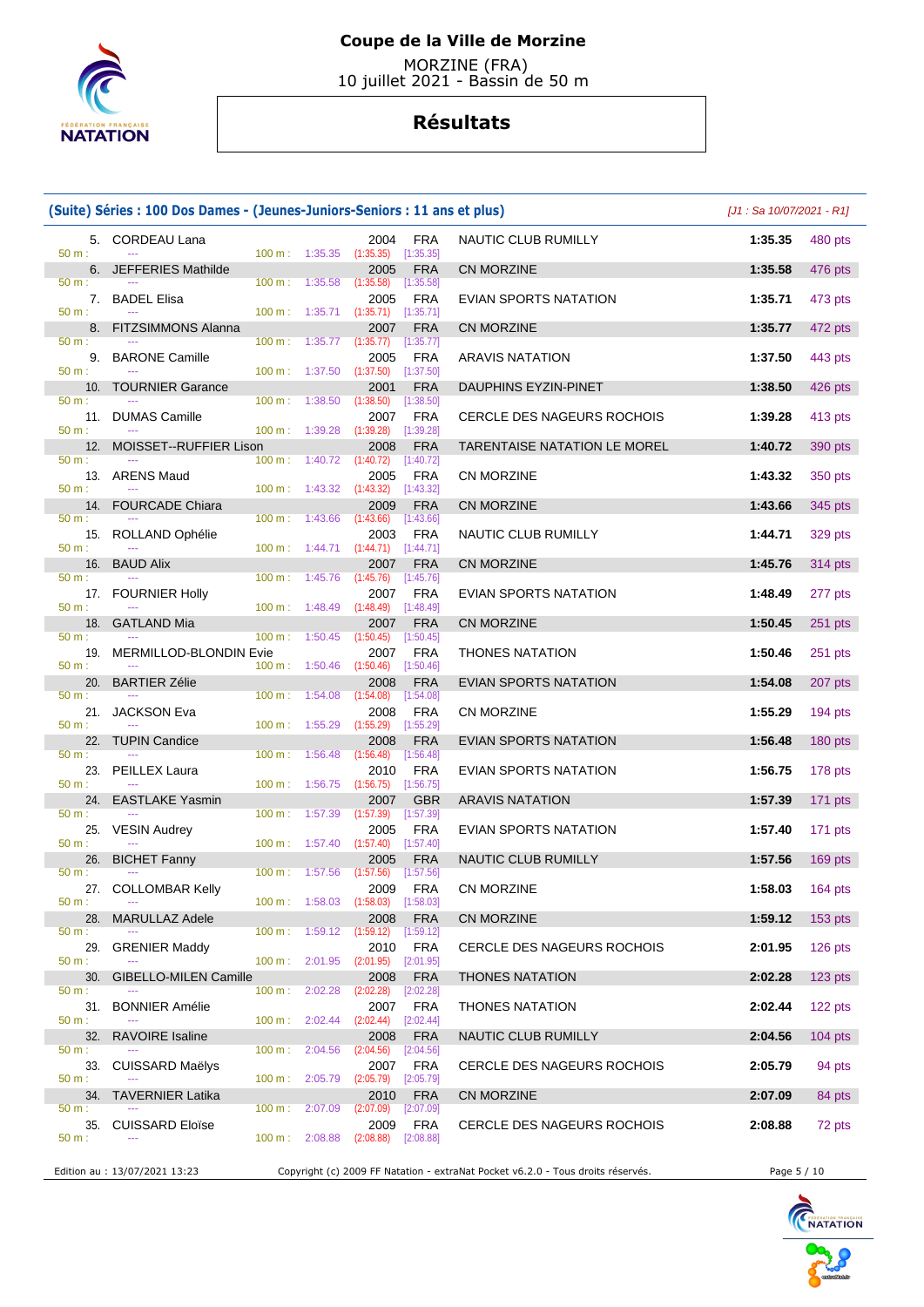

 MORZINE (FRA) 10 juillet 2021 - Bassin de 50 m

## **Résultats**

|                                     | (Suite) Séries : 100 Dos Dames - (Jeunes-Juniors-Seniors : 11 ans et plus) |        |                          |                   |                  |                                   |                |        |  |  |
|-------------------------------------|----------------------------------------------------------------------------|--------|--------------------------|-------------------|------------------|-----------------------------------|----------------|--------|--|--|
| 36.                                 | <b>REYNOLDS Claudia</b>                                                    |        |                          | 2009              | <b>FRA</b>       | CN MORZINE                        | 2:09.41        | 68 pts |  |  |
| 50 m:                               | ---                                                                        | 100 m: | 2:09.41                  | (2:09.41)         | [2:09.41]        |                                   |                |        |  |  |
| 37 <sub>1</sub><br>$50 \text{ m}$ : | <b>COLLOMBAR Tessa</b><br>---                                              |        | $100 \text{ m}: 2:11.33$ | 2010<br>(2:11.33) | FRA<br>[2:11.33] | CN MORZINE                        | 2:11.33        | 56 pts |  |  |
| 38.                                 | <b>PASCUAL Nina</b>                                                        |        |                          | 2007              | <b>FRA</b>       | CN MORZINE                        | 2:20.02        | 16 pts |  |  |
| $50 m$ :                            | ---                                                                        | 100 m: | 2:20.02                  | (2:20.02)         | [2:20.02]        |                                   |                |        |  |  |
| 39.                                 | <b>KELHAM Charlotte</b>                                                    |        |                          | 2009              | <b>FRA</b>       | CN MORZINE                        | 2:22.47        | 9 pts  |  |  |
| $50 m$ :                            | ---                                                                        | 100 m: | 2:22.47                  | (2:22.47)         | [2:22.47]        |                                   |                |        |  |  |
| 40.                                 | <b>DESBIOLLES Alice</b>                                                    |        |                          | 2009              | <b>FRA</b>       | <b>CERCLE DES NAGEURS ROCHOIS</b> | 2:26.13        | 2 pts  |  |  |
| 50 m:                               | ---                                                                        | 100 m: | 2:26.13                  | (2:26.13)         | [2:26.13]        |                                   |                |        |  |  |
| $- - -$                             | POURRAZ Anna                                                               |        |                          | 2008              | <b>FRA</b>       | CERCLE DES NAGEURS ROCHOIS        | <b>DSQ</b>     |        |  |  |
| $---$                               | <b>DELERCE Mathilde</b>                                                    |        |                          | 2005              | <b>FRA</b>       | CN MORZINE                        | <b>DNS</b> dec |        |  |  |
| $\qquad \qquad -$                   | <b>EASTLAKE Carly</b>                                                      |        |                          | 2005              | <b>GBR</b>       | <b>ARAVIS NATATION</b>            | DNS dec        |        |  |  |
| $\qquad \qquad \cdots$              | <b>GAILLARD Lily</b>                                                       |        |                          | 2008              | <b>FRA</b>       | CN MORZINE                        | DNS dec        |        |  |  |

#### **HC : 100 Dos Dames** [J1 : Sa 10/07/2021 - R1]

|          | HC KREJCI Zoé |  | 2007                                             | FRA        | LES DAUPHINS UGINE | 1:43.20 |
|----------|---------------|--|--------------------------------------------------|------------|--------------------|---------|
| 50 m:    | $\sim$ $\sim$ |  | $100 \text{ m}: 1:43.20$ $(1:43.20)$ $[1:43.20]$ |            |                    |         |
|          | HC KREJCI Lou |  | 2010                                             | <b>FRA</b> | LES DAUPHINS UGINE | 1:45.12 |
| $50 m$ : | $\sim$ $\sim$ |  | 100 m: 1:45.12 (1:45.12) [1:45.12]               |            |                    |         |

#### Séries : 50 Nage Libre Messieurs - (jeunes -Juniors-Seniors : 12 ans et plus) *[J1 : Sa 10/07/2021 - R1]*

|     | 1. BEYLARD OZEROFF Matthieu      | 2003 | <b>FRA</b> | <b>CERCLE DES NAGEURS ROCHOIS</b>   | 26.36 | 1011 pts       |
|-----|----------------------------------|------|------------|-------------------------------------|-------|----------------|
|     | 2. COTTET-DUMOULIN Mathis        | 2001 | <b>FRA</b> | <b>CN MORZINE</b>                   | 27.37 | 946 pts        |
| 3.  | <b>CAMUS Loïc</b>                | 2001 | <b>FRA</b> | <b>ARAVIS NATATION</b>              | 28.12 | 898 pts        |
| 4.  | DEMEY Léo                        | 2004 | <b>FRA</b> | <b>CN MORZINE</b>                   | 28.23 | 891 pts        |
| 5.  | <b>BESSON-MAGDELAIN Thomas</b>   | 1994 | <b>FRA</b> | <b>ARAVIS NATATION</b>              | 28.96 | 847 pts        |
| 6.  | <b>MONET VIDONNE Roland</b>      | 2003 | <b>FRA</b> | CERCLE DES NAGEURS ROCHOIS          | 29.04 | 842 pts        |
| 7.  | PIASCO Lucas                     | 2004 | <b>FRA</b> | <b>TARENTAISE NATATION LE MOREL</b> | 29.18 | 834 pts        |
|     | 8. BELLAHCENE Yanis              | 2003 | <b>FRA</b> | <b>CERCLE DES NAGEURS ROCHOIS</b>   | 29.32 | 825 pts        |
| 9.  | <b>DUCRETTET Matthieu</b>        | 2002 | <b>FRA</b> | <b>EVIAN SPORTS NATATION</b>        | 29.62 | 807 pts        |
|     | 10. JEFFERIES Jacques            | 2002 | <b>FRA</b> | CN MORZINE                          | 29.96 | 788 pts        |
| 11. | <b>DIAS Nelson</b>               | 2004 | <b>FRA</b> | <b>CERCLE DES NAGEURS ROCHOIS</b>   | 30.48 | 758 pts        |
|     | 12. MAISTRE Joseph               | 2005 | <b>FRA</b> | <b>ARAVIS NATATION</b>              | 30.56 | 753 pts        |
| 13. | <b>ALABEATRIX RUBIN Celestin</b> | 2006 | <b>FRA</b> | EVIAN SPORTS NATATION               | 30.76 | 742 pts        |
| 14. | <b>MOYNE PICARD Jules</b>        | 2006 | <b>FRA</b> | <b>CERCLE DES NAGEURS ROCHOIS</b>   | 31.22 | 716 pts        |
| 15. | <b>METRAL Robin</b>              | 2003 | <b>FRA</b> | <b>NAUTIC CLUB RUMILLY</b>          | 31.23 | 715 pts        |
| 16. | <b>BLONDEAU Basile</b>           | 2006 | <b>FRA</b> | <b>THONES NATATION</b>              | 31.36 | 708 pts        |
| 17. | GOY Noah                         | 2003 | <b>FRA</b> | <b>THONES NATATION</b>              | 32.34 | 655 pts        |
| 18. | <b>SVEJENTSEV Romain</b>         | 2007 | <b>FRA</b> | <b>THONES NATATION</b>              | 32.35 | 655 pts        |
| 19. | <b>COULAUD Jules</b>             | 2007 | <b>FRA</b> | <b>CERCLE DES NAGEURS ROCHOIS</b>   | 33.46 | 597 pts        |
| 19. | <b>HUDRY Valentin</b>            | 2006 | <b>FRA</b> | <b>ARAVIS NATATION</b>              | 33.46 | 597 pts        |
| 21. | <b>CURTO Hyppolyte</b>           | 2006 | <b>FRA</b> | <b>EVIAN SPORTS NATATION</b>        | 33.62 | 589 pts        |
| 22. | <b>VALLA Matisse</b>             | 2005 | <b>FRA</b> | <b>THONES NATATION</b>              | 33.91 | 574 pts        |
| 23. | PERRILLAT BOTTONET Eliot         | 2008 | <b>FRA</b> | <b>ARAVIS NATATION</b>              | 34.52 | <b>544 pts</b> |
| 24. | CHICOUARD Hugo                   | 2008 | <b>FRA</b> | <b>THONES NATATION</b>              | 35.76 | 486 pts        |
| 25. | <b>DEMEY Noah</b>                | 2009 | <b>FRA</b> | <b>CN MORZINE</b>                   | 35.86 | 481 pts        |
| 26. | <b>TISSOT Esteban</b>            | 2007 | <b>FRA</b> | <b>THONES NATATION</b>              | 36.08 | 472 pts        |
| 27. | <b>GOY Lucas</b>                 | 2005 | <b>FRA</b> | <b>THONES NATATION</b>              | 37.08 | 428 pts        |
| 28. | MANCEAU-BARON Bjorn              | 2009 | <b>FRA</b> | <b>THONES NATATION</b>              | 37.47 | 411 pts        |
| 29. | <b>FAVRE FELIX Adrien</b>        | 2008 | <b>FRA</b> | <b>ARAVIS NATATION</b>              | 38.82 | 356 pts        |
| 30. | <b>LEMAITRE Thomas</b>           | 2007 | <b>FRA</b> | <b>CERCLE DES NAGEURS ROCHOIS</b>   | 39.10 | 345 pts        |
| 31. | <b>SCHALBURG Maximilien</b>      | 2003 | <b>FRA</b> | <b>EVIAN SPORTS NATATION</b>        | 39.20 | 341 pts        |
| 32. | <b>JOSSELIN Victor</b>           | 2008 | <b>FRA</b> | CERCLE DES NAGEURS ROCHOIS          | 40.58 | 291 pts        |
| 33. | <b>CHAPMAN Louis</b>             | 2009 | <b>FRA</b> | <b>CN MORZINE</b>                   | 41.09 | 273 pts        |
| 34. | VAN HAM Matteo                   | 2007 | <b>FRA</b> | <b>CN MORZINE</b>                   | 41.16 | 270 pts        |
| 35. | <b>GIROUD Mathéo</b>             | 2007 | <b>FRA</b> | <b>NAUTIC CLUB RUMILLY</b>          | 41.95 | 244 pts        |
|     |                                  |      |            |                                     |       |                |

 **Edition au : 13/07/2021 13:23 Copyright (c) 2009 FF Natation - extraNat Pocket v6.2.0 - Tous droits réservés. Page 6 / 10** 



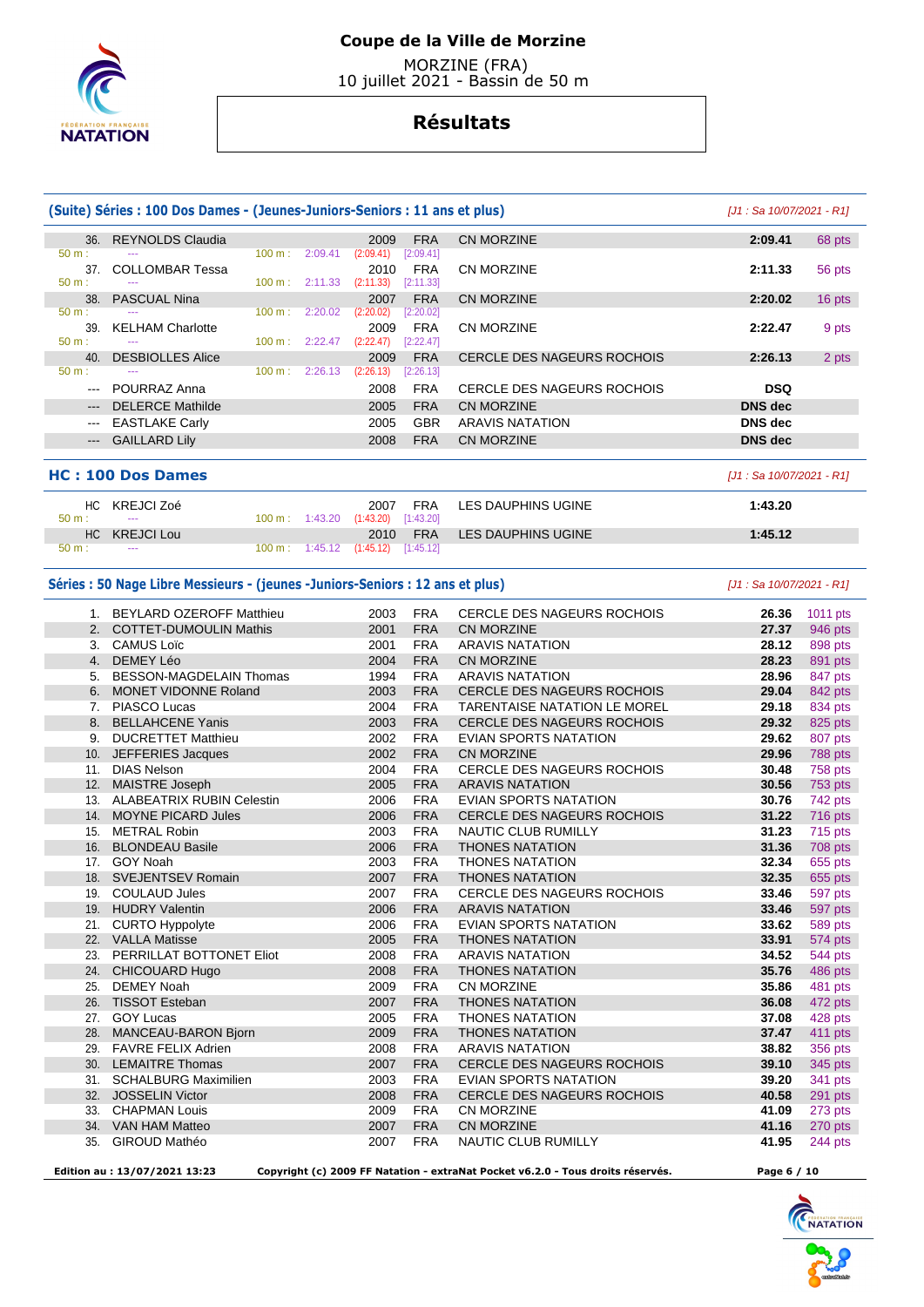

### **Coupe de la Ville de Morzine MORZINE (FRA) 10 juillet 2021 - Bassin de 50 m**

## **Résultats**

|              | (Suite) Séries : 50 Nage Libre Messieurs - (jeunes -Juniors-Seniors : 12 ans et plus) |                                      |                                                          |                         |                                   | [J1: Sa 10/07/2021 - R1]  |           |
|--------------|---------------------------------------------------------------------------------------|--------------------------------------|----------------------------------------------------------|-------------------------|-----------------------------------|---------------------------|-----------|
|              | 36. DUCRETTET Nathan                                                                  |                                      | 2008                                                     | <b>FRA</b>              | <b>CN MORZINE</b>                 | 42.04                     | 241 pts   |
|              | 37. AUGUSTIN Eloy                                                                     |                                      | 2008                                                     | <b>FRA</b>              | CERCLE DES NAGEURS ROCHOIS        | 42.48                     | 227 pts   |
|              | 38. COGREL Teddy                                                                      |                                      | 2009                                                     | <b>FRA</b>              | <b>CN MORZINE</b>                 | 43.54                     | $195$ pts |
|              | 39. MAGNIN Léo                                                                        |                                      | 2008                                                     | <b>FRA</b>              | NAUTIC CLUB RUMILLY               | 47.03                     | 107 pts   |
|              | 40. MUSARD Hugo                                                                       |                                      | 2007                                                     | <b>FRA</b>              | NAUTIC CLUB RUMILLY               | 47.65                     | 94 pts    |
|              | 41. BICHET Tristan                                                                    |                                      | 2009                                                     | <b>FRA</b>              | NAUTIC CLUB RUMILLY               | 48.74                     | 74 pts    |
|              | 42. COUDURIER Nathan                                                                  |                                      | 2008                                                     | <b>FRA</b>              | CERCLE DES NAGEURS ROCHOIS        | 49.47                     | 61 pts    |
|              | 43. LIGONNIÈRE Gabriel                                                                |                                      | 2008                                                     | <b>FRA</b>              | CERCLE DES NAGEURS ROCHOIS        | 49.60                     | 59 pts    |
|              | --- CROS Paul                                                                         |                                      | 2008                                                     | <b>FRA</b>              | <b>ARAVIS NATATION</b>            | <b>DNS</b> dec            |           |
| $- - -$      | ROUX Kilyann                                                                          |                                      | 2006                                                     | <b>FRA</b>              | <b>EVIAN SPORTS NATATION</b>      | <b>DNS</b> dec            |           |
|              | Séries : 50 Nage Libre Messieurs - (Avenirs : 6 - 11 ans)                             |                                      | [J1 : Sa 10/07/2021 - R1]                                |                         |                                   |                           |           |
|              | 1. MUFFAT ES JACQUES Matthias                                                         |                                      | 2010                                                     | <b>FRA</b>              | <b>CERCLE DES NAGEURS ROCHOIS</b> | 41.80                     | 249 pts   |
|              | 2. POURRAZ Sven                                                                       |                                      | 2010                                                     | <b>FRA</b>              | CERCLE DES NAGEURS ROCHOIS        | 42.30                     | 233 pts   |
|              | <b>HC: 50 Nage Libre Messieurs</b>                                                    |                                      |                                                          |                         |                                   | [J1 : Sa 10/07/2021 - R1] |           |
|              | HC ROUX Sacha                                                                         |                                      | 2007                                                     | <b>FRA</b>              | REQUINS BLEUS BOURG-ST-MAURICE    | 30.74                     |           |
| HC           | <b>BONNEPART Elouan</b>                                                               |                                      | 2011                                                     | <b>FRA</b>              | <b>CN MORZINE</b>                 | 41.40                     |           |
|              | HC VAN HAM Nicolas                                                                    |                                      | 2011                                                     | <b>FRA</b>              | <b>CN MORZINE</b>                 | 48.94                     |           |
|              | HC JACKSON Arran                                                                      |                                      | 2011                                                     | <b>FRA</b>              | <b>CN MORZINE</b>                 | 49.59                     |           |
|              | HC COGREL Axel                                                                        |                                      | 2010                                                     | <b>FRA</b>              | CN MORZINE                        | 51.10                     |           |
|              | HC BEADELL BEALES Harry                                                               |                                      | 2011                                                     | <b>FRA</b>              | <b>CN MORZINE</b>                 | 59.18                     |           |
|              | HC CHICOUARD Karel                                                                    |                                      | 2012                                                     | <b>FRA</b>              | <b>THONES NATATION</b>            | 59.43                     |           |
|              | HC ROSSIN Antoine                                                                     |                                      | 2011                                                     | <b>FRA</b>              | <b>CN MORZINE</b>                 | 1:04.36                   |           |
|              | Séries : 100 Nage Libre Messieurs - (jeunes -Juniors-Seniors : 12 ans et plus)        |                                      |                                                          |                         |                                   |                           |           |
|              |                                                                                       |                                      |                                                          |                         |                                   | [J1 : Sa 10/07/2021 - R1] |           |
| 50 m:        | 1. BEYLARD OZEROFF Matthieu<br>100 m:                                                 |                                      | 2003<br>$1:00.91$ $(1:00.91)$ $[1:00.91]$                | <b>FRA</b>              | CERCLE DES NAGEURS ROCHOIS        | 1:00.91                   | 902 pts   |
| 2.           | <b>COTTET-DUMOULIN Mathis</b>                                                         |                                      | 2001                                                     | <b>FRA</b>              | <b>CN MORZINE</b>                 | 1:01.66                   | 880 pts   |
| 50 m:        | 100 m:                                                                                | 1:01.66                              | (1:01.66)                                                | [1:01.66]               |                                   |                           |           |
| 3.           | <b>CAMUS Loïc</b>                                                                     |                                      | 2001                                                     | <b>FRA</b>              | <b>ARAVIS NATATION</b>            | 1:03.30                   | 832 pts   |
| $50 m$ :     | $100 \text{ m}$ : $1:03.30$<br>$\sim$                                                 |                                      | (1:03.30)                                                | [1:03.30]               |                                   |                           |           |
| 4.           | DEMEY Léo                                                                             |                                      | 2004                                                     | <b>FRA</b>              | <b>CN MORZINE</b>                 | 1:05.35                   | 774 pts   |
| $50 m$ :     | 100 m:                                                                                | 1:05.35                              | (1:05.35)                                                | [1:05.35]               |                                   |                           |           |
|              | 5. DUCRETTET Matthieu                                                                 |                                      | 2002                                                     | <b>FRA</b>              | EVIAN SPORTS NATATION             | 1:06.25                   | 749 pts   |
| $50 m$ :     | $100 m$ : 1:06.25                                                                     |                                      | (1:06.25)                                                | [1:06.25]               |                                   |                           |           |
|              | 6. PIASCO Lucas                                                                       |                                      | 2004                                                     | <b>FRA</b>              | TARENTAISE NATATION LE MOREL      | 1:06.79                   | 734 pts   |
| 50 m:<br>7.  | $100 \text{ m}: 1:06.79$<br>MONET VIDONNE Roland                                      |                                      | (1:06.79)<br>2003                                        | [1:06.79]<br><b>FRA</b> | CERCLE DES NAGEURS ROCHOIS        | 1:08.44                   | 690 pts   |
| 50 m:        | $\sim$                                                                                |                                      | 100 m: 1:08.44 (1:08.44) [1:08.44]                       |                         |                                   |                           |           |
|              | 8. ALABEATRIX RUBIN Celestin                                                          |                                      | 2006                                                     | <b>FRA</b>              | EVIAN SPORTS NATATION             | 1:09.43                   | 665 pts   |
| 50 m:        |                                                                                       |                                      | 100 m : 1:09.43 (1:09.43)                                | [1:09.43]               |                                   |                           |           |
| 9.<br>50 m:  | JEFFERIES Jacques                                                                     |                                      | 2002                                                     | FRA                     | CN MORZINE                        | 1:09.66                   | 659 pts   |
| 10.          |                                                                                       |                                      | 100 m: 1:09.66 (1:09.66) [1:09.66]<br>2003               |                         | <b>NAUTIC CLUB RUMILLY</b>        |                           |           |
| 50 m:        | <b>METRAL Robin</b>                                                                   |                                      | 100 m: 1:11.03 (1:11.03) [1:11.03]                       | <b>FRA</b>              |                                   | 1:11.03                   | 624 pts   |
|              | 11. MOYNE PICARD Jules                                                                |                                      | 2006                                                     | FRA                     | CERCLE DES NAGEURS ROCHOIS        | 1:12.10                   | 597 pts   |
| 50 m:        |                                                                                       |                                      | $100 \text{ m}: 1:12.10$ $(1:12.10)$ $[1:12.10]$         |                         |                                   |                           |           |
| 12.<br>50 m: | <b>DIAS Nelson</b>                                                                    | $100 \text{ m}: 1:12.16$ $(1:12.16)$ | 2004                                                     | <b>FRA</b><br>[1:12.16] | <b>CERCLE DES NAGEURS ROCHOIS</b> | 1:12.16                   | 596 pts   |
|              | 13. BELLAHCENE Yanis                                                                  |                                      | 2003                                                     | <b>FRA</b>              | CERCLE DES NAGEURS ROCHOIS        | 1:12.33                   |           |
| 50 m:        |                                                                                       |                                      | 100 m: 1:12.33 (1:12.33) [1:12.33]                       |                         |                                   |                           | 592 pts   |
| 14.          | <b>ESPANA JIMENEZ Vincent</b>                                                         |                                      | 2005                                                     | <b>FRA</b>              | CERCLE DES NAGEURS ROCHOIS        | 1:13.34                   | 568 pts   |
| 50 m:        | 100 m:<br>$-$                                                                         | 1:13.34                              | $(1:13.34)$ $[1:13.34]$                                  |                         |                                   |                           |           |
| 15.<br>50 m: | <b>BLONDEAU Basile</b>                                                                |                                      | 2006<br>$100 \text{ m}: 1:14.04$ $(1:14.04)$ $[1:14.04]$ | <b>FRA</b>              | <b>THONES NATATION</b>            | 1:14.04                   | 551 pts   |

Edition au : 13/07/2021 13:23 Copyright (c) 2009 FF Natation - extraNat Pocket v6.2.0 - Tous droits réservés. Page 7 / 10

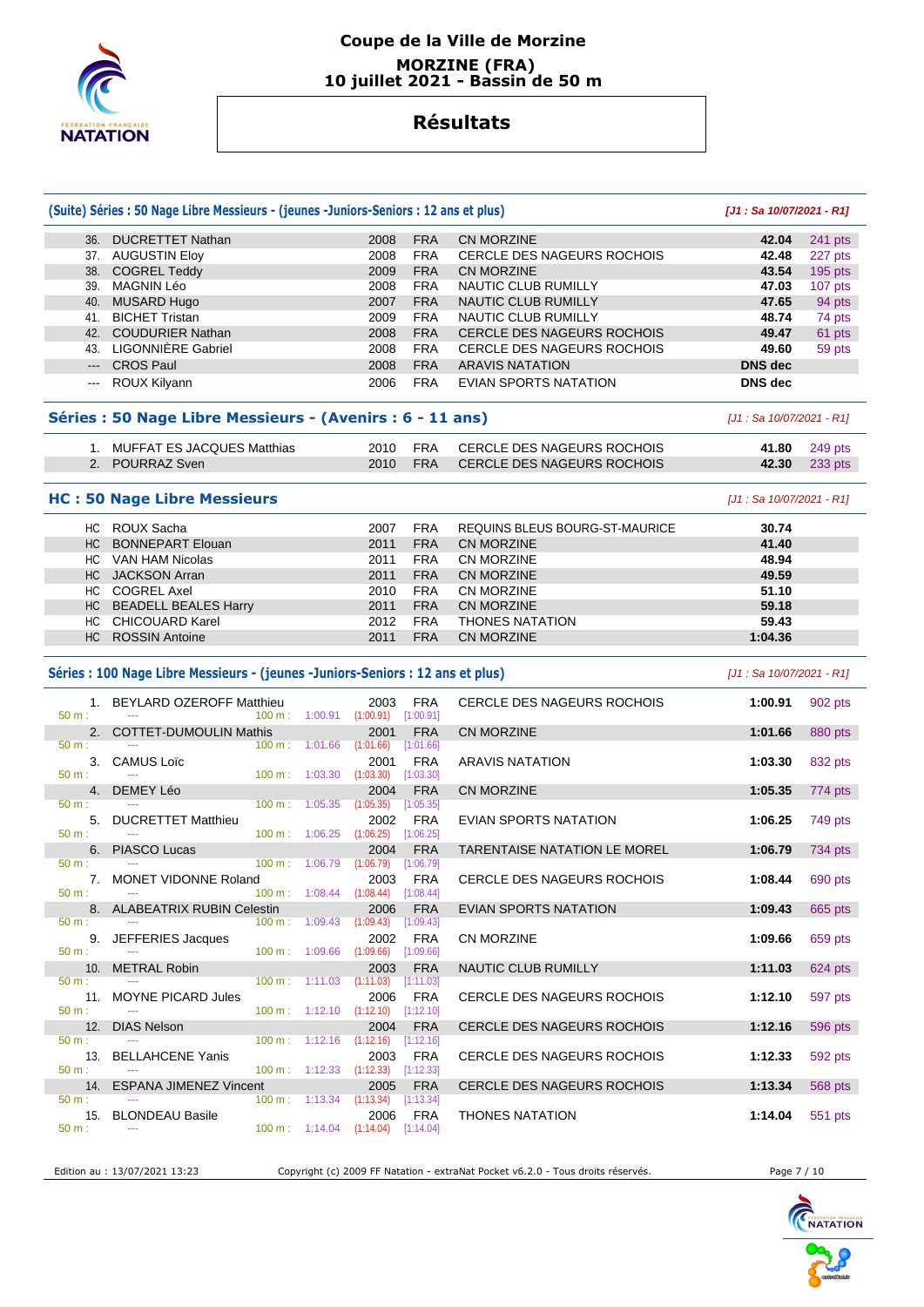

 MORZINE (FRA) 10 juillet 2021 - Bassin de 50 m

|                                                                                                                 | (Suite) Séries : 100 Nage Libre Messieurs - (jeunes -Juniors-Seniors : 12 ans et plus) |                          | $[J1: Sa 10/07/2021 - R1]$          |                                 |                                      |                                   |                            |           |
|-----------------------------------------------------------------------------------------------------------------|----------------------------------------------------------------------------------------|--------------------------|-------------------------------------|---------------------------------|--------------------------------------|-----------------------------------|----------------------------|-----------|
|                                                                                                                 | 16. GOY Noah                                                                           |                          |                                     | 2003                            | <b>FRA</b>                           | <b>THONES NATATION</b>            | 1:14.59                    | 538 pts   |
| 50 m:<br>17.<br>50 m:                                                                                           | <b>CURTO Hyppolyte</b>                                                                 | $100 \text{ m}: 1:14.59$ | 100 m: 1:19.27                      | (1:14.59)<br>2006<br>(1:19.27)  | [1:14.59]<br><b>FRA</b><br>[1:19.27] | EVIAN SPORTS NATATION             | 1:19.27                    | 435 pts   |
| 18.                                                                                                             | SVEJENTSEV Romain                                                                      |                          |                                     | 2007                            | <b>FRA</b>                           | <b>THONES NATATION</b>            | 1:19.88                    | 423 pts   |
| 50 m:<br>19.<br>50 m:                                                                                           | PERRILLAT BOTTONET Eliot                                                               | $100 \text{ m}$ :        | 1:19.88<br>$100 \text{ m}: 1:21.06$ | (1:19.88)<br>2008<br>(1:21.06)  | [1:19.88]<br><b>FRA</b><br>[1:21.06] | <b>ARAVIS NATATION</b>            | 1:21.06                    | 399 pts   |
| 20.                                                                                                             | <b>COULAUD Jules</b>                                                                   |                          |                                     | 2007                            | <b>FRA</b>                           | CERCLE DES NAGEURS ROCHOIS        | 1:24.71                    | 329 pts   |
| 50 m:<br>21.<br>50 m:                                                                                           | MANCEAU-BARON Bjorn                                                                    |                          | 100 m: 1:24.71<br>$100 m$ : 1:25.52 | (1:24.71)<br>2009<br>(1:25.52)  | [1:24.71]<br><b>FRA</b><br>[1:25.52] | <b>THONES NATATION</b>            | 1:25.52                    | 315 pts   |
| 22.                                                                                                             | <b>CHICOUARD Hugo</b>                                                                  |                          |                                     | 2008                            | <b>FRA</b>                           | <b>THONES NATATION</b>            | 1:26.42                    | 299 pts   |
| 50 m:<br>23.                                                                                                    | <b>GOY Lucas</b>                                                                       | $100 \text{ m}$ :        | 1:26.42                             | (1:26.42)<br>2005               | [1:26.42]<br><b>FRA</b>              | <b>THONES NATATION</b>            | 1:28.50                    | $264$ pts |
| 50 m:<br>24.                                                                                                    | <b>TISSOT Esteban</b>                                                                  |                          | 100 m: 1:28.50                      | (1:28.50)<br>2007               | [1:28.50]<br><b>FRA</b>              | <b>THONES NATATION</b>            | 1:29.35                    | 250 pts   |
| 50 m:<br>25.                                                                                                    | <b>FAVRE FELIX Adrien</b>                                                              | $100 \text{ m}$ :        | 1:29.35                             | (1:29.35)<br>2008               | [1:29.35]<br><b>FRA</b>              | <b>ARAVIS NATATION</b>            | 1:31.97                    | 211 pts   |
| 50 m:<br>26.                                                                                                    | <b>JOSSELIN Victor</b>                                                                 |                          | 100 m: 1:31.97                      | (1:31.97)<br>2008               | [1:31.97]<br><b>FRA</b>              | <b>CERCLE DES NAGEURS ROCHOIS</b> | 1:34.61                    | 174 pts   |
| 50 m:                                                                                                           | 27. LEMAITRE Thomas                                                                    | $100 m$ : 1:34.61        |                                     | (1:34.61)<br>2007               | [1:34.61]<br><b>FRA</b>              | CERCLE DES NAGEURS ROCHOIS        | 1:35.19                    | 167 pts   |
| 50 m:<br>28.                                                                                                    | VAN HAM Matteo                                                                         |                          | 100 m: 1:35.19                      | (1:35.19)<br>2007               | [1:35.19]<br><b>FRA</b>              | <b>CN MORZINE</b>                 | 1:35.96                    | 157 pts   |
| $50 m$ :<br>29.                                                                                                 | <b>CHAPMAN Louis</b>                                                                   | 100 m:                   | 1:35.96                             | (1:35.96)<br>2009               | [1:35.96]<br><b>FRA</b>              | <b>CN MORZINE</b>                 | 1:40.48                    | $105$ pts |
| 50 m:                                                                                                           |                                                                                        | 100 m:                   | 1:40.48                             | (1:40.48)                       | [1:40.48]                            |                                   |                            |           |
| 30.<br>50 m:                                                                                                    | <b>COGREL Teddy</b>                                                                    | $100 \text{ m}$ :        | 1:42.87                             | 2009<br>(1:42.87)               | <b>FRA</b><br>[1:42.87]              | CN MORZINE                        | 1:42.87                    | 82 pts    |
| 31.<br>50 m:                                                                                                    | <b>SCHALBURG Maximilien</b>                                                            |                          | $100 \text{ m}: 1:43.58$            | 2003<br>(1:43.58)               | <b>FRA</b><br>[1:43.58]              | <b>EVIAN SPORTS NATATION</b>      | 1:43.58                    | 76 pts    |
| 32.<br>50 m:                                                                                                    | <b>AUGUSTIN Eloy</b>                                                                   | 100 m:                   | 1:43.66                             | 2008<br>(1:43.66)               | <b>FRA</b><br>[1:43.66]              | CERCLE DES NAGEURS ROCHOIS        | 1:43.66                    | 75 pts    |
| 33.<br>50 m:                                                                                                    | GIROUD Mathéo                                                                          |                          | $100 \text{ m}: 1:45.53$            | 2007<br>(1:45.53)               | <b>FRA</b><br>[1:45.53]              | NAUTIC CLUB RUMILLY               | 1:45.53                    | 60 pts    |
| 34.<br>50 m:                                                                                                    | <b>BICHET Tristan</b>                                                                  | 100 m:                   | 1:56.50                             | 2009<br>(1:56.50)               | <b>FRA</b><br>[1:56.50]              | NAUTIC CLUB RUMILLY               | 1:56.50                    | 5 pts     |
| 35.<br>50 m:                                                                                                    | MUSARD Hugo                                                                            | $100 \text{ m}$ :        | 2:00.30                             | 2007<br>(2:00.30)               | <b>FRA</b><br>[2:00.30]              | NAUTIC CLUB RUMILLY               | 2:00.30                    | 1 pt      |
| 36.                                                                                                             | <b>LIGONNIERE Gabriel</b>                                                              |                          |                                     | 2008                            | <b>FRA</b>                           | CERCLE DES NAGEURS ROCHOIS        | 2:03.31                    | 1 pt      |
| 50 m:<br>$\qquad \qquad -$                                                                                      | <b>CROS Paul</b>                                                                       | 100 m:                   | 2:03.31                             | (2:03.31)<br>2008               | [2:03.31]<br><b>FRA</b>              | <b>ARAVIS NATATION</b>            | <b>DNS</b> dec             |           |
|                                                                                                                 | ROUX Kilyann                                                                           |                          |                                     | 2006                            | <b>FRA</b>                           | <b>EVIAN SPORTS NATATION</b>      | <b>DNS</b> dec             |           |
|                                                                                                                 | <b>HC: 100 Nage Libre Messieurs</b>                                                    |                          |                                     |                                 |                                      |                                   | $[J1: Sa 10/07/2021 - R1]$ |           |
| HC.<br>50 m:                                                                                                    | ROUX Sacha                                                                             |                          | 100 m: 1:13.30                      | 2007<br>$(1:13.30)$ $[1:13.30]$ | FRA                                  | REQUINS BLEUS BOURG-ST-MAURICE    | 1:13.30                    |           |
|                                                                                                                 | Séries : 50 Dos Messieurs - (Avenirs : 6 - 11 ans)                                     |                          |                                     |                                 |                                      |                                   | [J1 : Sa 10/07/2021 - R1]  |           |
|                                                                                                                 | 1. POURRAZ Sven                                                                        |                          |                                     | 2010                            | <b>FRA</b>                           | <b>CERCLE DES NAGEURS ROCHOIS</b> | 52.40                      | 142 pts   |
|                                                                                                                 | 2. MUFFAT ES JACQUES Matthias                                                          |                          |                                     | 2010                            | <b>FRA</b>                           | CERCLE DES NAGEURS ROCHOIS        | 56.96                      | 63 pts    |
|                                                                                                                 | <b>HC: 50 Dos Messieurs</b>                                                            |                          |                                     |                                 |                                      |                                   | [J1 : Sa 10/07/2021 - R1]  |           |
|                                                                                                                 | HC VAN HAM Nicolas                                                                     |                          |                                     | 2011                            | <b>FRA</b>                           | <b>CN MORZINE</b>                 | 52.18                      |           |
| HC                                                                                                              | <b>BONNEPART Elouan</b>                                                                |                          |                                     | 2011                            | <b>FRA</b>                           | <b>CN MORZINE</b>                 | 53.47                      |           |
|                                                                                                                 | HC JACKSON Arran                                                                       |                          |                                     | 2011                            | FRA                                  | CN MORZINE                        | 54.53                      |           |
| Edition au: 13/07/2021 13:23<br>Copyright (c) 2009 FF Natation - extraNat Pocket v6.2.0 - Tous droits réservés. |                                                                                        |                          |                                     |                                 |                                      | Page 8 / 10                       |                            |           |

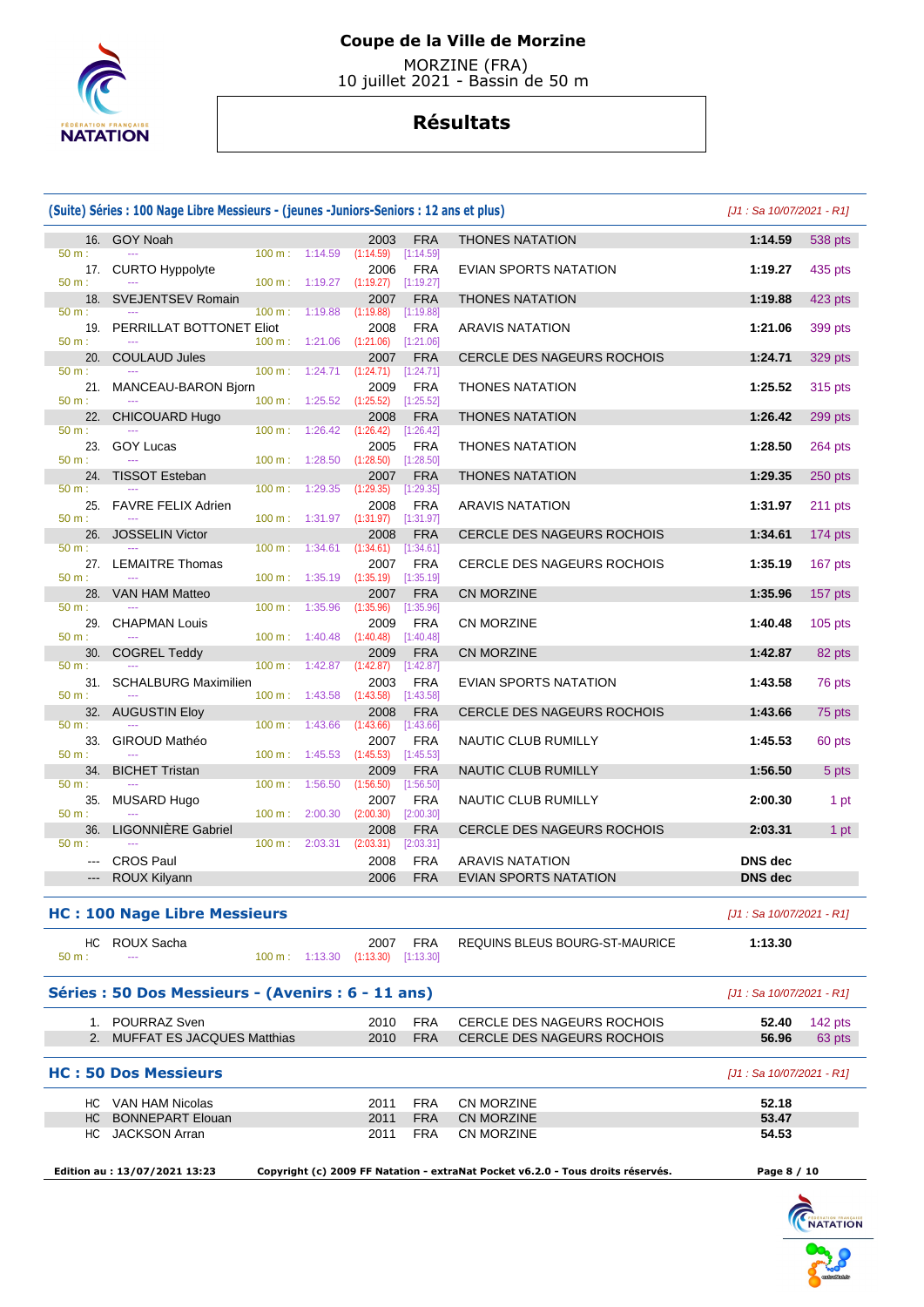

#### **Coupe de la Ville de Morzine MORZINE (FRA) 10 juillet 2021 - Bassin de 50 m**

## **Résultats**

#### **(Suite) HC : 50 Dos Messieurs [J1 : Sa 10/07/2021 - R1]** HC BEADELL BEALES Harry 2011 FRA CN MORZINE **1:00.51**  HC COGREL Axel 2010 FRA CN MORZINE **1:06.51**  HC ROSSIN Antoine 2011 FRA CN MORZINE **1:14.03**  HC CHICOUARD Karel 2012 FRA THONES NATATION **1:20.23 Séries : 100 Dos Messieurs - (jeunes -Juniors-Seniors : 12 ans et plus)** [J1 : Sa 10/07/2021 - R1] 1. CAMUS Loïc 2001 FRA ARAVIS NATATION **1:13.35** 763 pts 50 m : --- - -- - - - - - - - - - - - - 100 m : 1:13.35 (1:13.35) [1:13.35] 2. BEYLARD OZEROFF Matthieu 2003 FRA CERCLE DES NAGEURS ROCHOIS **1:17.07** 679 pts 50 m : --- -- -- - - - - - - - - - - - 100 m : 1:17.07 (1:17.07) [1:17.07] 3. DEMEY Léo 2004 FRA CN MORZINE **1:19.60** 625 pts 50 m : --- 100 m : 1:19.60 (1:19.60) [1:19.60] 4. METRAL Robin 2003 FRA NAUTIC CLUB RUMILLY **1:20.00** 617 pts 50 m : --- 100 m : 1:20.00 (1:20.00) [1:20.00] 5. BELLAHCENE Yanis 2003 FRA CERCLE DES NAGEURS ROCHOIS **1:20.02** 616 pts 50 m : --- 100 m : 1:20.02 (1:20.02) [1:20.02] 6. BESSON-MAGDELAIN Thomas 1994 FRA ARAVIS NATATION **1:22.58** 564 pts 50 m : --- 100 m : 1:22.58 (1:22.58) [1:22.58] 7. DUCRETTET Matthieu 2002 FRA EVIAN SPORTS NATATION **1:23.19** 552 pts 50 m : --- 100 m : 1:23.19 (1:23.19) [1:23.19] 8. ESPANA JIMENEZ Vincent 2005 FRA CERCLE DES NAGEURS ROCHOIS **1:24.03** 535 pts 50 m : --- 100 m : 1:24.03 (1:24.03) [1:24.03] 9. PIASCO Lucas 2004 FRA TARENTAISE NATATION LE MOREL **1:25.74** 502 pts 50 m : --- 100 m : 1:25.74 (1:25.74) 10. JEFFERIES Jacques 2002 FRA CN MORZINE **1:26.25** 493 pts 50 m : --- 100 m : 1:26.25 (1:26.25) [1:26.25] 11. ALABEATRIX RUBIN Celestin 2006 FRA EVIAN SPORTS NATATION **1:26.88** 481 pts 50 m : --- 100 m : 1:26.88 (1:26.88) [1:26.88] 12. MAISTRE Joseph 2005 FRA ARAVIS NATATION **1:27.15** 476 pts 50 m : --- 100 m : 1:27.15 (1:27.15) [1:27.15] 13. BLONDEAU Basile 2006 FRA THONES NATATION **1:28.70** 448 pts 50 m : --- 100 m : 1:28.70 (1:28.70) [1:28.70] 14. GOY Noah 2003 FRA THONES NATATION **1:36.68** 317 pts 50 m : --- 100 m : 1:36.68 (1:36.68) [1:36.68] 15. VALLA Matisse 2005 FRA THONES NATATION **1:38.31** 293 pts 50 m : --- - -- - - - - - - - - - - - 100 m : 1:38.31 (1:38.31) [1:38.31] 16. CURTO Hyppolyte 2006 FRA EVIAN SPORTS NATATION **1:39.90** 271 pts 50 m : --- 100 m : 1:39.90 (1:39.90) [1:39.90] 17. GOY Lucas 2005 FRA THONES NATATION **1:42.83** 232 pts 50 m : --- 100 m : 1:42.83 (1:42.83) [1:42.83] 18. TISSOT Esteban 2007 FRA THONES NATATION **1:44.08** 216 pts 50 m : --- 100 m : 1:44.08 (1:44.08) [1:44.08] 19. MANCEAU-BARON Bjorn 2009 FRA THONES NATATION **1:44.97** 205 pts<br>  $\frac{50 \text{ m}}{20 \text{ m}}$   $\frac{100 \text{ m}}{100 \text{ m}}$   $\frac{1:44.97}{44.497}$   $\frac{1:44.97}{44.497}$ 50 m : --- 100 m : 1:44.97 (1:44.97) [1:44.97] 20. CHICOUARD Hugo 2008 FRA THONES NATATION **1:45.14** 203 pts 50 m : --- - -- - - - - - - - - - - - - 100 m : 1:45.14 (1:45.14) [1:45.14] 21. VAN HAM Matteo 2007 FRA CN MORZINE **1:45.35** 201 pts 50 m : --- - -- - - - - - - - - - - - 100 m : 1:45.35 (1:45.35) [1:45.35] 22. DEMEY Noah 2009 FRA CN MORZINE **1:47.27** 178 pts 50 m : --- 100 m : 1:47.27 (1:47.27) [1:47.27] 23. DUCRETTET Nathan 2008 FRA CN MORZINE **1:52.80** 122 pts 50 m : --- - -- - - - - - - - - - - - 100 m : 1:52.80 (1:52.80) [1:52.80] 24. JOSSELIN Victor 2008 FRA CERCLE DES NAGEURS ROCHOIS **1:52.87** 121 pts 50 m : --- 100 m : 1:52.87 (1:52.87) [1:52.87] 25. SCHALBURG Maximilien 2003 FRA EVIAN SPORTS NATATION **2:03.97** 40 pts 50 m : --- 100 m : 2:03.97 (2:03.97) [2:03.97] 26. COGREL Teddy 2009 FRA CN MORZINE **2:11.74** 9 pts 50 m : --- 100 m : 2:11.74 (2:11.74) [2:11.74] 27. LIGONNIÈRE Gabriel 2008 FRA CERCLE DES NAGEURS ROCHOIS **2:12.33** 8 pts

50 m : --- - -- - - - - - - - - - - - - 100 m : 2:12.33 (2:12.33) [2:12.33]

Edition au : 13/07/2021 13:23 Copyright (c) 2009 FF Natation - extraNat Pocket v6.2.0 - Tous droits réservés. Page 9 / 10